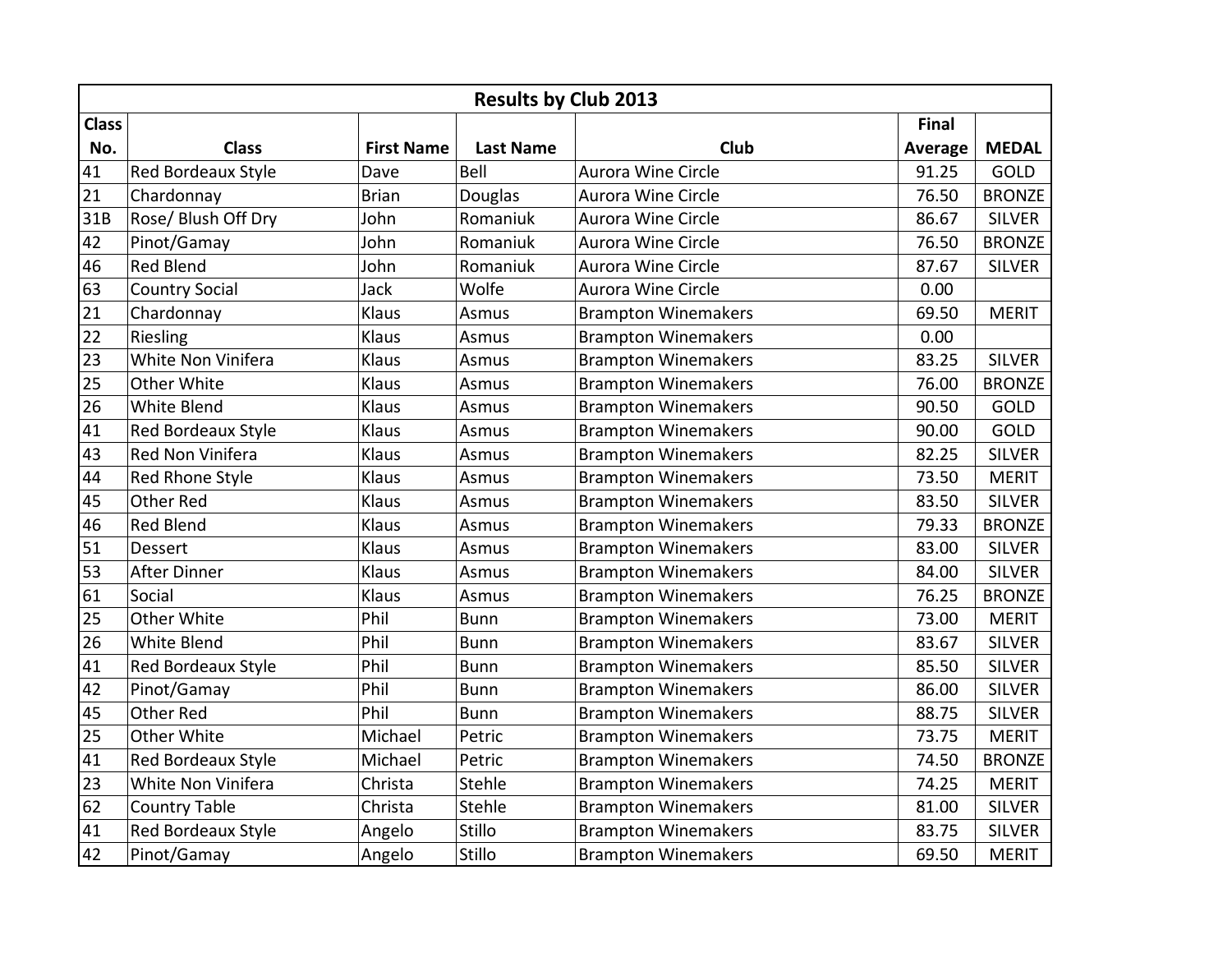| 46  | <b>Red Blend</b>             | Angelo       | Stillo     | <b>Brampton Winemakers</b>   | 82.00 | <b>SILVER</b> |
|-----|------------------------------|--------------|------------|------------------------------|-------|---------------|
| 41  | <b>Red Bordeaux Style</b>    | Laurent      | Veron      | <b>Brampton Winemakers</b>   | 0.00  |               |
| 44  | Red Rhone Style              | <b>Steve</b> | Baxter     | <b>Burlington Wine Guild</b> | 83.50 | <b>SILVER</b> |
| 25  | Other White                  | Sandra       | Boehler    | <b>Burlington Wine Guild</b> | 81.25 | <b>SILVER</b> |
| 31B | Rose/ Blush Off Dry          | Sandra       | Boehler    | <b>Burlington Wine Guild</b> | 86.67 | <b>SILVER</b> |
| 41  | Red Bordeaux Style           | Sandra       | Boehler    | <b>Burlington Wine Guild</b> | 83.25 | <b>SILVER</b> |
| 46  | <b>Red Blend</b>             | Sandra       | Boehler    | <b>Burlington Wine Guild</b> | 85.50 | <b>SILVER</b> |
| 63  | <b>Country Social</b>        | Ross         | Gosling    | <b>Burlington Wine Guild</b> | 77.00 | <b>BRONZE</b> |
| 11  | Aperitif - Dry to Med Sherry | Ross         | Gosling    | <b>Burlington Wine Guild</b> | 78.25 | <b>BRONZE</b> |
| 44  | Red Rhone Style              | Gary         | King       | <b>Burlington Wine Guild</b> | 78.00 | <b>BRONZE</b> |
| 53  | <b>After Dinner</b>          | Gary         | King       | <b>Burlington Wine Guild</b> | 82.00 | <b>SILVER</b> |
| 41  | Red Bordeaux Style           | Gary         | King       | <b>Burlington Wine Guild</b> | 82.25 | <b>SILVER</b> |
| 22  | Riesling                     | Doug         | Patchett   | <b>Burlington Wine Guild</b> | 81.25 | <b>SILVER</b> |
| 41  | Red Bordeaux Style           | Doug         | Patchett   | <b>Burlington Wine Guild</b> | 78.00 | <b>BRONZE</b> |
| 43  | Red Non Vinifera             | Doug         | Patchett   | <b>Burlington Wine Guild</b> | 88.00 | SILVER        |
| 23  | White Non Vinifera           | Rick         | Reycraft   | <b>Burlington Wine Guild</b> | 78.75 | <b>BRONZE</b> |
| 43  | Red Non Vinifera             | Rick         | Reycraft   | <b>Burlington Wine Guild</b> | 78.50 | <b>BRONZE</b> |
| 44  | Red Rhone Style              | Rick         | Reycraft   | <b>Burlington Wine Guild</b> | 82.50 | <b>SILVER</b> |
| 21  | Chardonnay                   | Ken          | Snider     | <b>Burlington Wine Guild</b> | 84.25 | <b>SILVER</b> |
| 22  | Riesling                     | Ken          | Snider     | <b>Burlington Wine Guild</b> | 81.00 | <b>SILVER</b> |
| 25  | Other White                  | Ken          | Snider     | <b>Burlington Wine Guild</b> | 84.75 | <b>SILVER</b> |
| 26  | White Blend                  | Ken          | Snider     | <b>Burlington Wine Guild</b> | 75.25 | <b>BRONZE</b> |
| 24  | Gewurztraminer               | Ken          | Snider     | <b>Burlington Wine Guild</b> | 77.00 | <b>BRONZE</b> |
| 41  | <b>Red Bordeaux Style</b>    | Ken          | Snider     | <b>Burlington Wine Guild</b> | 73.00 | <b>MERIT</b>  |
| 44  | Red Rhone Style              | Ken          | Snider     | <b>Burlington Wine Guild</b> | 87.00 | <b>SILVER</b> |
| 11  | Aperitif - Dry to Med Sherry | Mike         | Charlebois | <b>Bytown Vintners</b>       | 71.25 | <b>MERIT</b>  |
| 22  | Riesling                     | Mike         | Charlebois | <b>Bytown Vintners</b>       | 86.50 | <b>SILVER</b> |
| 24  | Gewurztraminer               | Mike         | Charlebois | <b>Bytown Vintners</b>       | 82.67 | <b>SILVER</b> |
| 31B | Rose/ Blush Off Dry          | Mike         | Charlebois | <b>Bytown Vintners</b>       | 90.67 | GOLD          |
| 41  | <b>Red Bordeaux Style</b>    | Mike         | Charlebois | <b>Bytown Vintners</b>       | 82.75 | <b>SILVER</b> |
| 42  | Pinot/Gamay                  | Mike         | Charlebois | <b>Bytown Vintners</b>       | 78.75 | <b>BRONZE</b> |
| 43  | Red Non Vinifera             | Mike         | Charlebois | <b>Bytown Vintners</b>       | 85.00 | <b>SILVER</b> |
| 44  | Red Rhone Style              | Mike         | Charlebois | <b>Bytown Vintners</b>       | 79.00 | <b>BRONZE</b> |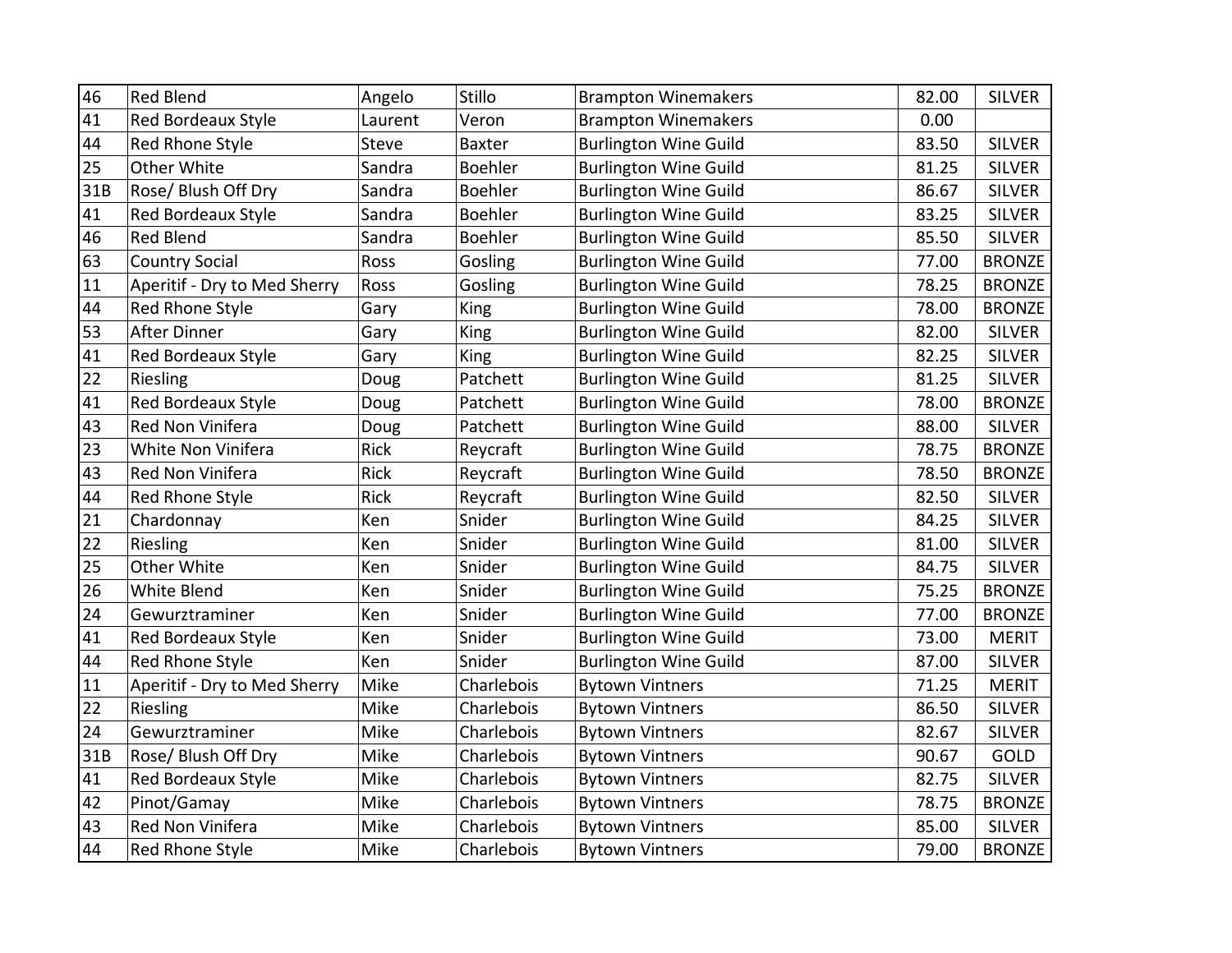| 52  | Icewine Style                | Mike        | Charlebois  | <b>Bytown Vintners</b>            | 90.50 | GOLD          |
|-----|------------------------------|-------------|-------------|-----------------------------------|-------|---------------|
| 53  | <b>After Dinner</b>          | Mike        | Charlebois  | <b>Bytown Vintners</b>            | 80.75 | <b>SILVER</b> |
| 63  | <b>Country Social</b>        | Mike        | Charlebois  | <b>Bytown Vintners</b>            | 88.00 | <b>SILVER</b> |
| 41  | Red Bordeaux Style           | Andreas     | Hofstaetter | <b>Bytown Vintners</b>            | 83.33 | <b>SILVER</b> |
| 21  | Chardonnay                   | Frank       | Melanson    | <b>Bytown Vintners</b>            | 76.00 | <b>BRONZE</b> |
| 24  | Gewurztraminer               | Frank       | Melanson    | <b>Bytown Vintners</b>            | 91.00 | <b>GOLD</b>   |
| 41  | <b>Red Bordeaux Style</b>    | Frank       | Melanson    | <b>Bytown Vintners</b>            | 87.33 | <b>SILVER</b> |
| 44  | Red Rhone Style              | Frank       | Melanson    | <b>Bytown Vintners</b>            | 79.25 | <b>BRONZE</b> |
| 41  | Red Bordeaux Style           | George      | Pikor       | <b>Bytown Vintners</b>            | 90.50 | <b>GOLD</b>   |
| 45  | Other Red                    | George      | Pikor       | <b>Bytown Vintners</b>            | 80.67 | <b>SILVER</b> |
| 21  | Chardonnay                   | George      | Pikor       | <b>Bytown Vintners</b>            | 74.00 | <b>MERIT</b>  |
| 25  | Other White                  | <b>Dick</b> | Clark       | <b>Capital Amateur Winemakers</b> | 87.00 | <b>SILVER</b> |
| 41  | Red Bordeaux Style           | <b>Dick</b> | Clark       | Capital Amateur Winemakers        | 90.33 | GOLD          |
| 44  | Red Rhone Style              | <b>Dick</b> | Clark       | <b>Capital Amateur Winemakers</b> | 79.00 | <b>BRONZE</b> |
| 45  | Other Red                    | <b>Dick</b> | Clark       | <b>Capital Amateur Winemakers</b> | 82.00 | <b>SILVER</b> |
| 41  | Red Bordeaux Style           | Ron         | Droste      | <b>Capital Amateur Winemakers</b> | 77.75 | <b>BRONZE</b> |
| 41  | Red Bordeaux Style           | Wayne       | Martin      | <b>Capital Amateur Winemakers</b> | 84.00 | <b>SILVER</b> |
| 11  | Aperitif - Dry to Med Sherry | Mervin      | Quast       | <b>Capital Amateur Winemakers</b> | 94.25 | GOLD          |
| 22  | Riesling                     | Mervin      | Quast       | <b>Capital Amateur Winemakers</b> | 83.00 | <b>SILVER</b> |
| 25  | Other White                  | Mervin      | Quast       | Capital Amateur Winemakers        | 81.25 | <b>SILVER</b> |
| 31B | Rose/ Blush Off Dry          | Mervin      | Quast       | <b>Capital Amateur Winemakers</b> | 82.33 | <b>SILVER</b> |
| 53  | After Dinner                 | Mervin      | Quast       | <b>Capital Amateur Winemakers</b> | 94.25 | GOLD          |
| 64  | <b>Sparkling Wine</b>        | Mervin      | Quast       | Capital Amateur Winemakers        | 93.00 | GOLD          |
| 71  | Cider or Perry               | Mervin      | Quast       | <b>Capital Amateur Winemakers</b> | 85.00 | <b>SILVER</b> |
| 81  | Light Lager & Hybrid Beers   | Mervin      | Quast       | <b>Capital Amateur Winemakers</b> |       | <b>SILVER</b> |
| 82  | <b>Hop-Focused Beers</b>     | Mervin      | Quast       | <b>Capital Amateur Winemakers</b> |       | <b>SILVER</b> |
| 83  | <b>Malt-Focused Beers</b>    | Mervin      | Quast       | <b>Capital Amateur Winemakers</b> |       | <b>BRONZE</b> |
| 84  | Roasted & Smoked Beers       | Mervin      | Quast       | <b>Capital Amateur Winemakers</b> |       | <b>GOLD</b>   |
| 85  | Belgian & Wheat Beers        | Mervin      | Quast       | <b>Capital Amateur Winemakers</b> |       | <b>BRONZE</b> |
| 41  | <b>Red Bordeaux Style</b>    | Steve       | Quast       | <b>Capital Amateur Winemakers</b> | 74.75 | <b>BRONZE</b> |
| 46  | <b>Red Blend</b>             | Steve       | Quast       | <b>Capital Amateur Winemakers</b> | 69.25 |               |
| 53  | <b>After Dinner</b>          | Steve       | Quast       | <b>Capital Amateur Winemakers</b> | 79.00 | <b>BRONZE</b> |
| 81  | Light Lager & Hybrid Beers   | Steven      | Quast       | <b>Capital Amateur Winemakers</b> |       | SILVER        |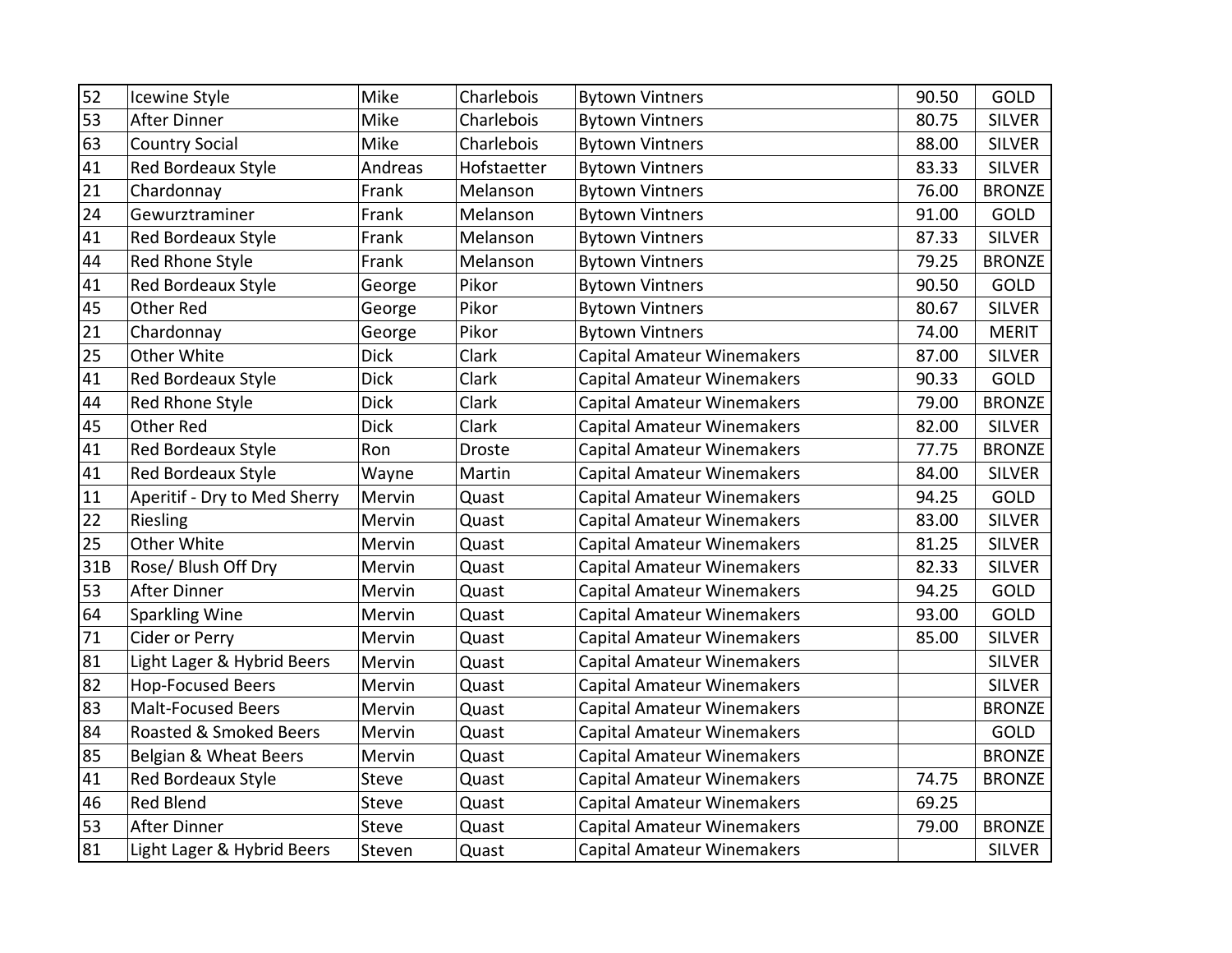| 84  | Roasted & Smoked Beers    | Steven  | Quast          | <b>Capital Amateur Winemakers</b> |       | GOLD          |
|-----|---------------------------|---------|----------------|-----------------------------------|-------|---------------|
| 85  | Belgian & Wheat Beers     | Steven  | Quast          | <b>Capital Amateur Winemakers</b> |       | <b>BRONZE</b> |
| 21  | Chardonnay                | Peter   | Bennell        | <b>Central Toronto Wine Guild</b> | 76.00 | <b>BRONZE</b> |
| 25  | Other White               | Peter   | Bennell        | <b>Central Toronto Wine Guild</b> | 75.75 | <b>BRONZE</b> |
| 31A | Rose/ Blush Dry           | Peter   | Bennell        | <b>Central Toronto Wine Guild</b> | 73.25 | <b>MERIT</b>  |
| 21  | Chardonnay                | Charles | Fajgenbaum     | <b>Central Toronto Wine Guild</b> | 76.50 | <b>BRONZE</b> |
| 24  | Gewurztraminer            | Charles | Fajgenbaum     | <b>Central Toronto Wine Guild</b> | 66.00 |               |
| 26  | <b>White Blend</b>        | Charles | Fajgenbaum     | <b>Central Toronto Wine Guild</b> | 78.67 | <b>BRONZE</b> |
| 83  | <b>Malt-Focused Beers</b> | Charles | Fajgenbaum     | Central Toronto Wine Guild        |       | <b>SILVER</b> |
| 82  | <b>Hop-Focused Beers</b>  | Scott   | <b>Fitches</b> | <b>Central Toronto Wine Guild</b> |       | <b>BRONZE</b> |
| 85  | Belgian & Wheat Beers     | Scott   | Fitches        | <b>Central Toronto Wine Guild</b> |       | GOLD          |
| 12  | Aperitif - Non-Sherry     | Sophie  | Hardman        | <b>Central Toronto Wine Guild</b> | 75.00 | <b>BRONZE</b> |
| 25  | Other White               | Len     | Kubbinga       | <b>Central Toronto Wine Guild</b> | 70.50 | <b>MERIT</b>  |
| 84  | Roasted & Smoked Beers    | Greg    | Simpson        | <b>Central Toronto Wine Guild</b> |       | GOLD          |
| 44  | Red Rhone Style           | Don     | Osmond         | Georgetown Vintners               | 87.75 | <b>SILVER</b> |
| 52  | Icewine Style             | Don     | Osmond         | Georgetown Vintners               | 86.00 | <b>SILVER</b> |
| 22  | Riesling                  | Ray     | Shier          | Georgetown Vintners               | 90.25 | GOLD          |
| 23  | White Non Vinifera        | Ray     | Shier          | Georgetown Vintners               | 77.00 | <b>BRONZE</b> |
| 24  | Gewurztraminer            | Ray     | Shier          | Georgetown Vintners               | 79.25 | <b>BRONZE</b> |
| 41  | Red Bordeaux Style        | Ray     | Shier          | Georgetown Vintners               | 78.25 | <b>BRONZE</b> |
| 43  | Red Non Vinifera          | Ray     | Shier          | Georgetown Vintners               | 81.75 | <b>SILVER</b> |
| 44  | Red Rhone Style           | Ray     | Shier          | Georgetown Vintners               | 76.33 | <b>BRONZE</b> |
| 46  | <b>Red Blend</b>          | Ray     | Shier          | Georgetown Vintners               | 84.50 | <b>SILVER</b> |
| 62  | <b>Country Table</b>      | Jimmy   | <b>Brown</b>   | <b>Grey T Fermenters</b>          | 76.00 | <b>BRONZE</b> |
| 62  | <b>Country Table</b>      | Patrick | Godin          | <b>Grey T Fermenters</b>          | 83.50 | <b>SILVER</b> |
| 63  | <b>Country Social</b>     | Patrick | Godin          | <b>Grey T Fermenters</b>          | 0.00  |               |
| 71  | Cider or Perry            | Patrick | Godin          | <b>Grey T Fermenters</b>          | 72.00 | <b>MERIT</b>  |
| 23  | White Non Vinifera        | Joseph  | Hardin         | <b>Grey T Fermenters</b>          | 78.00 | <b>BRONZE</b> |
| 21  | Chardonnay                | Ted     | Loughead       | <b>Grey T Fermenters</b>          | 70.00 | <b>MERIT</b>  |
| 45  | <b>Other Red</b>          | Tim     | Rea            | <b>Grey T Fermenters</b>          | 83.33 | <b>SILVER</b> |
| 21  | Chardonnay                | Jarmo   | Saari          | Growwine                          | 68.25 |               |
| 43  | Red Non Vinifera          | Jarmo   | Saari          | Growwine                          | 81.75 | <b>SILVER</b> |
| 53  | After Dinner              | Jarmo   | Saari          | Growwine                          | 81.25 | <b>SILVER</b> |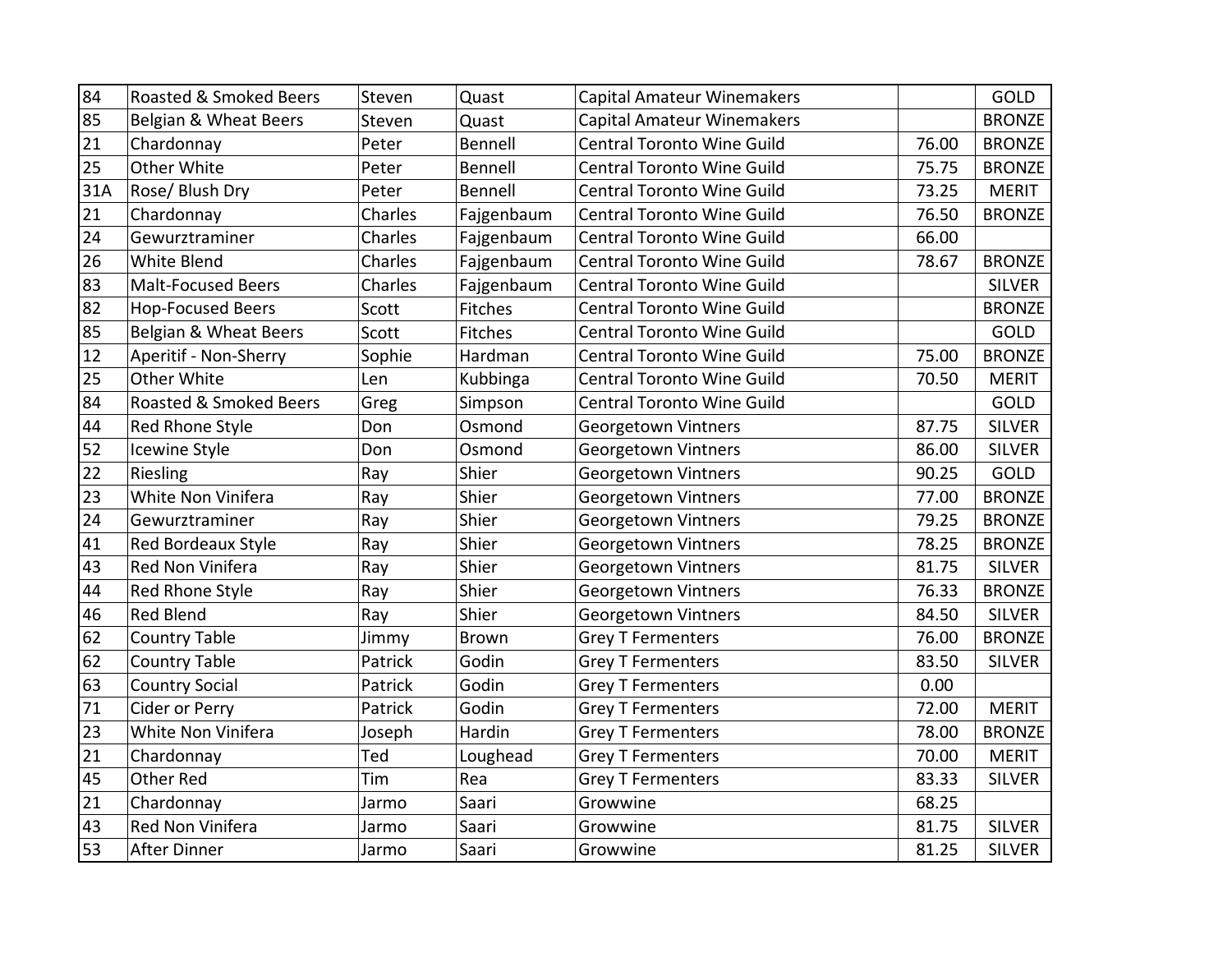| 63 | <b>Country Social</b>      | Jarmo       | Saari    | Growwine                      | 73.25 | <b>MERIT</b>  |
|----|----------------------------|-------------|----------|-------------------------------|-------|---------------|
| 22 | Riesling                   | <b>Rick</b> | Wagner   | Growwine                      | 73.50 | <b>MERIT</b>  |
| 26 | White Blend                | <b>Rick</b> | Wagner   | Growwine                      | 77.00 | <b>BRONZE</b> |
| 41 | <b>Red Bordeaux Style</b>  | <b>Rick</b> | Wagner   | Growwine                      | 83.75 | <b>SILVER</b> |
| 46 | <b>Red Blend</b>           | <b>Rick</b> | Wagner   | Growwine                      | 83.67 | <b>SILVER</b> |
| 24 | Gewurztraminer             | <b>Rick</b> | Wagner   | Growwine                      | 74.00 | <b>MERIT</b>  |
| 24 | Gewurztraminer             | Paul        | Ward     | Growwine                      | 69.00 |               |
| 41 | Red Bordeaux Style         | Paul        | Ward     | Growwine                      | 81.75 | <b>SILVER</b> |
| 42 | Pinot/Gamay                | Paul        | Ward     | Growwine                      | 78.25 | <b>BRONZE</b> |
| 44 | Red Rhone Style            | Paul        | Ward     | Growwine                      | 85.25 | <b>SILVER</b> |
| 41 | Red Bordeaux Style         | John        | Dunlop   | <b>Humber Valley Vintners</b> | 85.00 | <b>SILVER</b> |
| 42 | Pinot/Gamay                | John        | Dunlop   | <b>Humber Valley Vintners</b> | 90.25 | <b>GOLD</b>   |
| 21 | Chardonnay                 | Ellen       | Kareckas | <b>Humber Valley Vintners</b> | 86.50 | <b>SILVER</b> |
| 23 | White Non Vinifera         | Ellen       | Kareckas | <b>Humber Valley Vintners</b> | 78.50 | <b>BRONZE</b> |
| 25 | Other White                | John        | LaBerge  | <b>Humber Valley Vintners</b> | 0.00  |               |
| 41 | Red Bordeaux Style         | lan         | Short    | <b>Humber Valley Vintners</b> | 75.33 | <b>BRONZE</b> |
| 81 | Light Lager & Hybrid Beers | lan         | Short    | <b>Humber Valley Vintners</b> |       | <b>BRONZE</b> |
| 82 | <b>Hop-Focused Beers</b>   | lan         | Short    | <b>Humber Valley Vintners</b> |       | <b>BRONZE</b> |
| 83 | <b>Malt-Focused Beers</b>  | lan         | Short    | <b>Humber Valley Vintners</b> |       | <b>BRONZE</b> |
| 84 | Roasted & Smoked Beers     | lan         | Short    | <b>Humber Valley Vintners</b> |       | <b>SILVER</b> |
| 24 | Gewurztraminer             | Tom         | Wood     | <b>Humber Valley Vintners</b> | 78.33 | <b>BRONZE</b> |
| 42 | Pinot/Gamay                | Tom         | Wood     | <b>Humber Valley Vintners</b> | 81.75 | <b>SILVER</b> |
| 21 | Chardonnay                 | John        | Delagran | Kawartha Krushers             | 79.25 | <b>BRONZE</b> |
| 23 | White Non Vinifera         | John        | Delagran | Kawartha Krushers             | 73.00 | <b>MERIT</b>  |
| 25 | Other White                | John        | Delagran | Kawartha Krushers             | 83.25 | <b>SILVER</b> |
| 26 | White Blend                | John        | Delagran | Kawartha Krushers             | 83.75 | <b>SILVER</b> |
| 41 | <b>Red Bordeaux Style</b>  | John        | Delagran | Kawartha Krushers             | 84.75 | <b>SILVER</b> |
| 42 | Pinot/Gamay                | John        | Delagran | Kawartha Krushers             | 88.33 | <b>SILVER</b> |
| 44 | <b>Red Rhone Style</b>     | John        | Delagran | Kawartha Krushers             | 82.00 | <b>SILVER</b> |
| 45 | Other Red                  | John        | Delagran | Kawartha Krushers             | 81.33 | <b>SILVER</b> |
| 46 | <b>Red Blend</b>           | John        | Delagran | Kawartha Krushers             | 84.25 | <b>SILVER</b> |
| 23 | White Non Vinifera         | Manfred     | Hecke    | Kawartha Krushers             | 76.75 | <b>BRONZE</b> |
| 41 | <b>Red Bordeaux Style</b>  | Manfred     | Hecke    | Kawartha Krushers             | 83.00 | <b>SILVER</b> |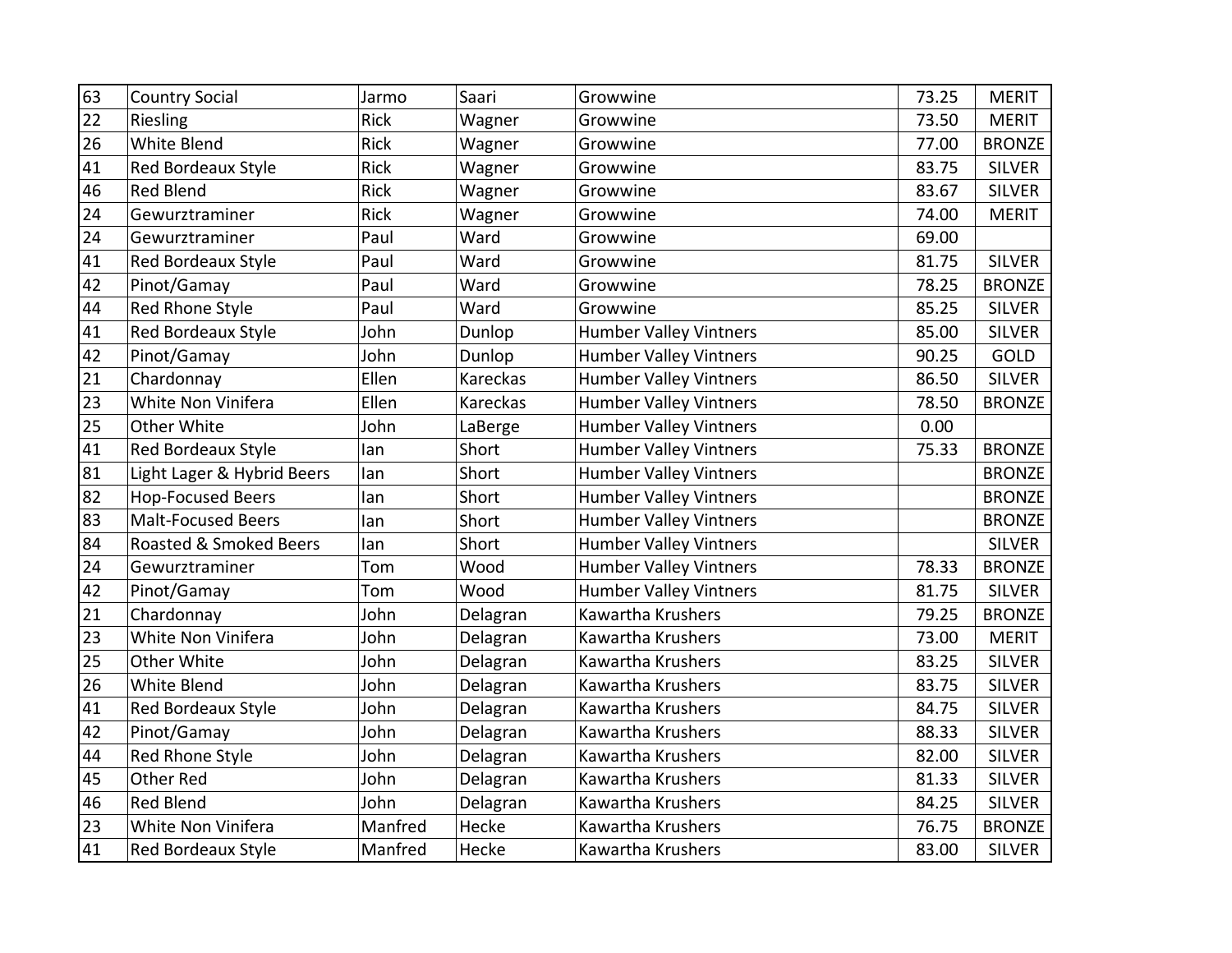| 61  | Social                       | Manfred       | Hecke      | Kawartha Krushers           | 78.00 | <b>BRONZE</b> |
|-----|------------------------------|---------------|------------|-----------------------------|-------|---------------|
| 12  | Aperitif - Non-Sherry        | Jim           | Lloyd      | Kawartha Krushers           | 91.00 | <b>GOLD</b>   |
| 21  | Chardonnay                   | Jim           | Lloyd      | Kawartha Krushers           | 75.50 | <b>BRONZE</b> |
| 24  | Gewurztraminer               | Jim           | Lloyd      | Kawartha Krushers           | 78.75 | <b>BRONZE</b> |
| 25  | Other White                  | Jim           | Lloyd      | Kawartha Krushers           | 90.75 | GOLD          |
| 26  | <b>White Blend</b>           | Jim           | Lloyd      | Kawartha Krushers           | 78.50 | <b>BRONZE</b> |
| 41  | <b>Red Bordeaux Style</b>    | Jim           | Lloyd      | Kawartha Krushers           | 79.00 | <b>BRONZE</b> |
| 46  | <b>Red Blend</b>             | Jim           | Lloyd      | Kawartha Krushers           | 82.25 | <b>SILVER</b> |
| 53  | <b>After Dinner</b>          | Jim           | Lloyd      | Kawartha Krushers           | 90.25 | GOLD          |
| 11  | Aperitif - Dry to Med Sherry | <b>Burton</b> | McClelland | Kawartha Krushers           | 74.25 | <b>MERIT</b>  |
| 22  | Riesling                     | <b>Burton</b> | McClelland | Kawartha Krushers           | 81.25 | <b>SILVER</b> |
| 24  | Gewurztraminer               | <b>Burton</b> | McClelland | Kawartha Krushers           | 79.00 | <b>BRONZE</b> |
| 25  | Other White                  | <b>Burton</b> | McClelland | Kawartha Krushers           | 78.25 | <b>BRONZE</b> |
| 26  | White Blend                  | <b>Burton</b> | McClelland | Kawartha Krushers           | 81.50 | <b>SILVER</b> |
| 41  | <b>Red Bordeaux Style</b>    | <b>Burton</b> | McClelland | Kawartha Krushers           | 90.50 | GOLD          |
| 43  | Red Non Vinifera             | <b>Burton</b> | McClelland | Kawartha Krushers           | 89.50 | GOLD          |
| 44  | Red Rhone Style              | <b>Burton</b> | McClelland | Kawartha Krushers           | 77.75 | <b>BRONZE</b> |
| 46  | <b>Red Blend</b>             | <b>Burton</b> | McClelland | Kawartha Krushers           | 81.75 | <b>SILVER</b> |
| 51  | Dessert                      | <b>Burton</b> | McClelland | Kawartha Krushers           | 73.00 | <b>MERIT</b>  |
| 61  | Social                       | <b>Burton</b> | McClelland | Kawartha Krushers           | 90.67 | <b>GOLD</b>   |
| 63  | <b>Country Social</b>        | <b>Burton</b> | McClelland | Kawartha Krushers           | 76.00 | <b>BRONZE</b> |
| 41  | Red Bordeaux Style           | Barry         | Mitchell   | Kawartha Krushers           | 78.50 | <b>BRONZE</b> |
| 21  | Chardonnay                   | Tino          | Montopoli  | Kawartha Krushers           | 72.75 | <b>MERIT</b>  |
| 24  | Gewurztraminer               | Tino          | Montopoli  | Kawartha Krushers           | 80.67 | <b>SILVER</b> |
| 25  | Other White                  | Tino          | Montopoli  | Kawartha Krushers           | 82.50 | <b>SILVER</b> |
| 41  | Red Bordeaux Style           | Tino          | Montopoli  | Kawartha Krushers           | 83.75 | <b>SILVER</b> |
| 46  | <b>Red Blend</b>             | Tino          | Montopoli  | Kawartha Krushers           | 90.00 | GOLD          |
| 21  | Chardonnay                   | Norm          | Falk       | K-W Winemakers Guild        | 78.00 | <b>BRONZE</b> |
| 24  | Gewurztraminer               | Norm          | Falk       | <b>K-W Winemakers Guild</b> | 90.00 | <b>GOLD</b>   |
| 25  | Other White                  | Norm          | Falk       | <b>K-W Winemakers Guild</b> | 79.00 | <b>BRONZE</b> |
| 26  | White Blend                  | Norm          | Falk       | <b>K-W Winemakers Guild</b> | 81.67 | <b>SILVER</b> |
| 31B | Rose/ Blush Off Dry          | Norm          | Falk       | K-W Winemakers Guild        | 80.50 | <b>SILVER</b> |
| 41  | <b>Red Bordeaux Style</b>    | Norm          | Falk       | K-W Winemakers Guild        | 83.75 | <b>SILVER</b> |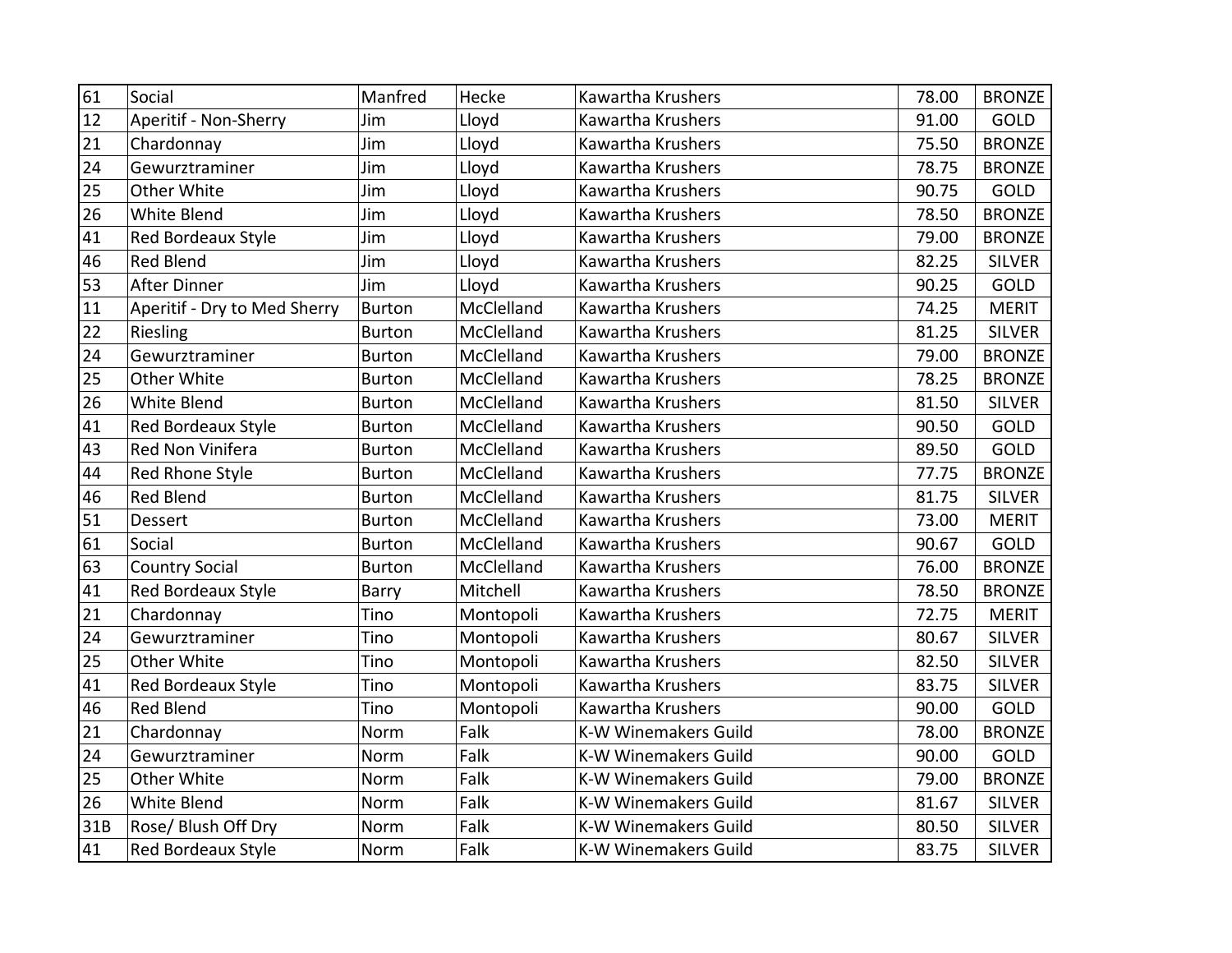| 42 | Pinot/Gamay           | Norm         | Falk      | <b>K-W Winemakers Guild</b> | 88.25 | <b>SILVER</b> |
|----|-----------------------|--------------|-----------|-----------------------------|-------|---------------|
| 44 | Red Rhone Style       | Norm         | Falk      | <b>K-W Winemakers Guild</b> | 82.50 | <b>SILVER</b> |
| 46 | Red Blend             | Norm         | Falk      | <b>K-W Winemakers Guild</b> | 86.00 | <b>SILVER</b> |
| 52 | <b>Icewine Style</b>  | Norm         | Falk      | <b>K-W Winemakers Guild</b> | 78.33 | <b>BRONZE</b> |
| 61 | Social                | Norm         | Falk      | <b>K-W Winemakers Guild</b> | 84.00 | <b>SILVER</b> |
| 63 | <b>Country Social</b> | Norm         | Falk      | <b>K-W Winemakers Guild</b> | 73.75 | <b>MERIT</b>  |
| 64 | <b>Sparkling Wine</b> | Norm         | Falk      | <b>K-W Winemakers Guild</b> | 80.67 | <b>SILVER</b> |
| 53 | <b>After Dinner</b>   | Norman       | Falk      | <b>K-W Winemakers Guild</b> | 79.25 | <b>BRONZE</b> |
| 21 | Chardonnay            | Rob          | Fukudome  | K-W Winemakers Guild        | 77.25 | <b>BRONZE</b> |
| 22 | Riesling              | Rob          | Fukudome  | <b>K-W Winemakers Guild</b> | 0.00  |               |
| 24 | Gewurztraminer        | Rob          | Fukudome  | <b>K-W Winemakers Guild</b> | 85.25 | <b>SILVER</b> |
| 41 | Red Bordeaux Style    | Rob          | Fukudome  | <b>K-W Winemakers Guild</b> | 67.00 |               |
| 43 | Red Non Vinifera      | Rob          | Fukudome  | K-W Winemakers Guild        | 75.67 | <b>BRONZE</b> |
| 44 | Red Rhone Style       | Rob          | Fukudome  | <b>K-W Winemakers Guild</b> | 80.50 | <b>SILVER</b> |
| 46 | <b>Red Blend</b>      | Rob          | Fukudome  | <b>K-W Winemakers Guild</b> | 80.33 | <b>SILVER</b> |
| 64 | <b>Sparkling Wine</b> | Rob          | Fukudome  | <b>K-W Winemakers Guild</b> | 83.75 | <b>SILVER</b> |
| 12 | Aperitif - Non-Sherry | <b>Bruce</b> | MacLaurin | <b>K-W Winemakers Guild</b> | 66.67 |               |
| 21 | Chardonnay            | <b>Bruce</b> | MacLaurin | K-W Winemakers Guild        | 85.00 | <b>SILVER</b> |
| 22 | Riesling              | <b>Bruce</b> | MacLaurin | <b>K-W Winemakers Guild</b> | 80.50 | <b>SILVER</b> |
| 24 | Gewurztraminer        | <b>Bruce</b> | MacLaurin | K-W Winemakers Guild        | 74.33 | <b>MERIT</b>  |
| 25 | Other White           | <b>Bruce</b> | MacLaurin | <b>K-W Winemakers Guild</b> | 77.00 | <b>BRONZE</b> |
| 26 | White Blend           | <b>Bruce</b> | MacLaurin | K-W Winemakers Guild        | 85.00 | <b>SILVER</b> |
| 41 | Red Bordeaux Style    | <b>Bruce</b> | MacLaurin | K-W Winemakers Guild        | 91.00 | GOLD          |
| 42 | Pinot/Gamay           | <b>Bruce</b> | MacLaurin | <b>K-W Winemakers Guild</b> | 87.25 | <b>SILVER</b> |
| 43 | Red Non Vinifera      | <b>Bruce</b> | MacLaurin | <b>K-W Winemakers Guild</b> | 70.50 | <b>MERIT</b>  |
| 44 | Red Rhone Style       | <b>Bruce</b> | MacLaurin | <b>K-W Winemakers Guild</b> | 77.75 | <b>BRONZE</b> |
| 45 | Other Red             | <b>Bruce</b> | MacLaurin | <b>K-W Winemakers Guild</b> | 80.33 | <b>SILVER</b> |
| 46 | <b>Red Blend</b>      | <b>Bruce</b> | MacLaurin | K-W Winemakers Guild        | 79.00 | <b>BRONZE</b> |
| 52 | Icewine Style         | <b>Bruce</b> | MacLaurin | K-W Winemakers Guild        | 92.67 | GOLD          |
| 53 | After Dinner          | <b>Bruce</b> | MacLaurin | <b>K-W Winemakers Guild</b> | 84.75 | <b>SILVER</b> |
| 61 | Social                | <b>Bruce</b> | MacLaurin | <b>K-W Winemakers Guild</b> | 77.75 | <b>BRONZE</b> |
| 63 | <b>Country Social</b> | <b>Bruce</b> | MacLaurin | K-W Winemakers Guild        | 72.00 | <b>MERIT</b>  |
| 64 | Sparkling Wine        | <b>Bruce</b> | MacLaurin | <b>K-W Winemakers Guild</b> | 86.00 | <b>SILVER</b> |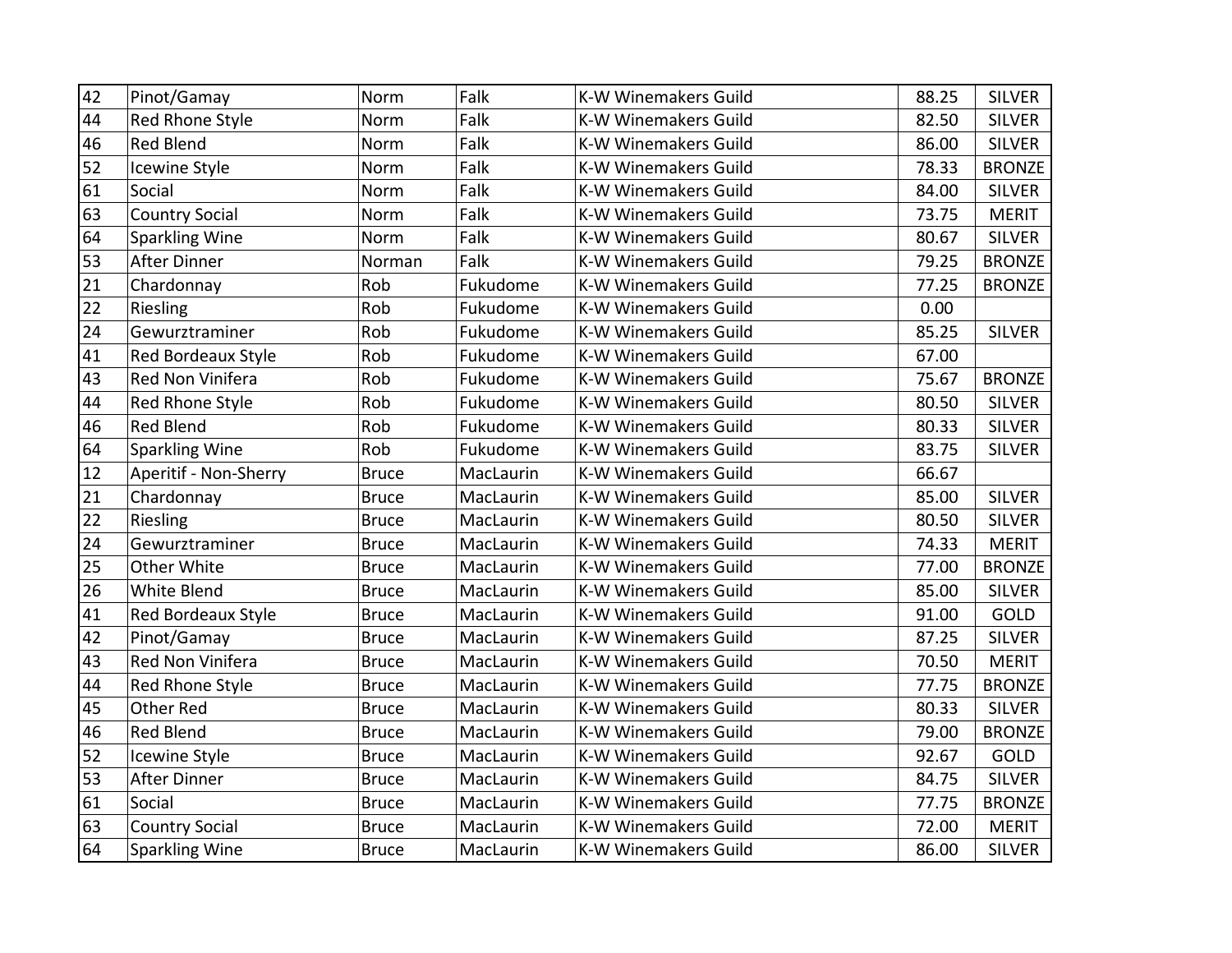| 71  | Cider or Perry        | <b>Bruce</b> | MacLaurin | <b>K-W Winemakers Guild</b> | 92.75 | GOLD          |
|-----|-----------------------|--------------|-----------|-----------------------------|-------|---------------|
| 12  | Aperitif - Non-Sherry | Steve        | McDonald  | <b>K-W Winemakers Guild</b> | 90.33 | <b>GOLD</b>   |
| 22  | Riesling              | Steve        | McDonald  | <b>K-W Winemakers Guild</b> | 78.00 | <b>BRONZE</b> |
| 23  | White Non Vinifera    | Steve        | McDonald  | <b>K-W Winemakers Guild</b> | 88.00 | <b>SILVER</b> |
| 41  | Red Bordeaux Style    | Steve        | McDonald  | <b>K-W Winemakers Guild</b> | 87.75 | <b>SILVER</b> |
| 43  | Red Non Vinifera      | <b>Steve</b> | McDonald  | <b>K-W Winemakers Guild</b> | 90.75 | <b>GOLD</b>   |
| 44  | Red Rhone Style       | <b>Steve</b> | McDonald  | <b>K-W Winemakers Guild</b> | 85.50 | <b>SILVER</b> |
| 45  | Other Red             | <b>Steve</b> | McDonald  | <b>K-W Winemakers Guild</b> | 87.33 | <b>SILVER</b> |
| 46  | <b>Red Blend</b>      | Steve        | McDonald  | <b>K-W Winemakers Guild</b> | 90.25 | GOLD          |
| 53  | After Dinner          | <b>Steve</b> | McDonald  | <b>K-W Winemakers Guild</b> | 92.25 | <b>GOLD</b>   |
| 21  | Chardonnay            | <b>Steve</b> | McDonald  | <b>K-W Winemakers Guild</b> | 74.50 | <b>BRONZE</b> |
| 24  | Gewurztraminer        | <b>Steve</b> | McDonald  | <b>K-W Winemakers Guild</b> | 81.50 | <b>SILVER</b> |
| 25  | Other White           | Steve        | McDonald  | <b>K-W Winemakers Guild</b> | 76.75 | <b>BRONZE</b> |
| 42  | Pinot/Gamay           | <b>Steve</b> | McDonald  | <b>K-W Winemakers Guild</b> | 90.75 | GOLD          |
| 22  | Riesling              | Don          | Panagapka | <b>K-W Winemakers Guild</b> | 84.50 | <b>SILVER</b> |
| 24  | Gewurztraminer        | Don          | Panagapka | <b>K-W Winemakers Guild</b> | 78.00 | <b>BRONZE</b> |
| 31B | Rose/ Blush Off Dry   | Don          | Panagapka | <b>K-W Winemakers Guild</b> | 80.25 | <b>SILVER</b> |
| 41  | Red Bordeaux Style    | Don          | Panagapka | <b>K-W Winemakers Guild</b> | 81.50 | <b>SILVER</b> |
| 42  | Pinot/Gamay           | Don          | Panagapka | <b>K-W Winemakers Guild</b> | 77.75 | <b>BRONZE</b> |
| 44  | Red Rhone Style       | Don          | Panagapka | <b>K-W Winemakers Guild</b> | 80.00 | <b>SILVER</b> |
| 45  | Other Red             | Don          | Panagapka | <b>K-W Winemakers Guild</b> | 80.00 | <b>SILVER</b> |
| 51  | <b>Dessert</b>        | Don          | Panagapka | <b>K-W Winemakers Guild</b> | 78.75 | <b>BRONZE</b> |
| 53  | <b>After Dinner</b>   | Don          | Panagapka | <b>K-W Winemakers Guild</b> | 92.00 | GOLD          |
| 61  | Social                | Don          | Panagapka | K-W Winemakers Guild        | 83.75 | <b>SILVER</b> |
| 71  | Cider or Perry        | Don          | Panagapka | K-W Winemakers Guild        | 78.00 | <b>BRONZE</b> |
| 12  | Aperitif - Non-Sherry | Don          | Panagapka | K-W Winemakers Guild        | 83.00 | <b>SILVER</b> |
| 21  | Chardonnay            | Don          | Panagapka | <b>K-W Winemakers Guild</b> | 73.00 | <b>MERIT</b>  |
| 23  | White Non Vinifera    | Don          | Panagapka | K-W Winemakers Guild        | 83.75 | <b>SILVER</b> |
| 43  | Red Non Vinifera      | Don          | Panagapka | K-W Winemakers Guild        | 82.50 | <b>SILVER</b> |
| 46  | <b>Red Blend</b>      | Don          | Panagapka | <b>K-W Winemakers Guild</b> | 80.50 | <b>SILVER</b> |
| 52  | Icewine Style         | Don          | Panagapka | <b>K-W Winemakers Guild</b> | 78.33 | <b>BRONZE</b> |
| 22  | Riesling              | David        | Sykes     | K-W Winemakers Guild        | 74.75 | <b>BRONZE</b> |
| 23  | White Non Vinifera    | David        | Sykes     | K-W Winemakers Guild        | 68.00 |               |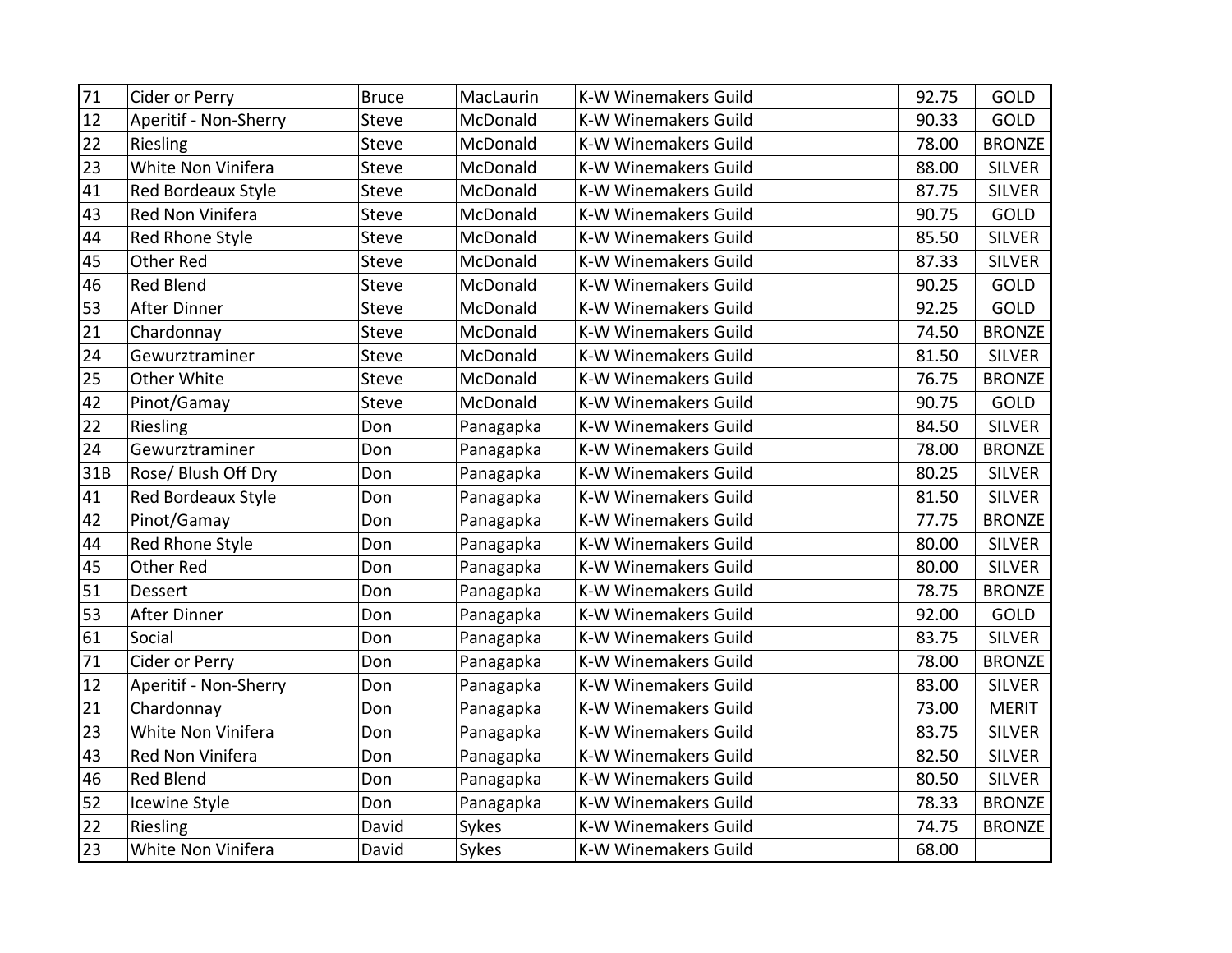| 24  | Gewurztraminer               | David | Sykes   | <b>K-W Winemakers Guild</b> | 75.67 | <b>BRONZE</b> |
|-----|------------------------------|-------|---------|-----------------------------|-------|---------------|
| 41  | <b>Red Bordeaux Style</b>    | David | Sykes   | <b>K-W Winemakers Guild</b> | 76.75 | <b>BRONZE</b> |
| 42  | Pinot/Gamay                  | David | Sykes   | <b>K-W Winemakers Guild</b> | 88.25 | <b>SILVER</b> |
| 43  | <b>Red Non Vinifera</b>      | David | Sykes   | <b>K-W Winemakers Guild</b> | 87.25 | <b>SILVER</b> |
| 61  | Social                       | David | Sykes   | K-W Winemakers Guild        | 79.00 | <b>BRONZE</b> |
| 81  | Light Lager & Hybrid Beers   | David | Sykes   | <b>K-W Winemakers Guild</b> |       | <b>SILVER</b> |
| 82  | <b>Hop-Focused Beers</b>     | David | Sykes   | <b>K-W Winemakers Guild</b> |       |               |
| 83  | <b>Malt-Focused Beers</b>    | David | Sykes   | <b>K-W Winemakers Guild</b> |       | <b>SILVER</b> |
| 84  | Roasted & Smoked Beers       | David | Sykes   | K-W Winemakers Guild        |       | <b>BRONZE</b> |
| 85  | Belgian & Wheat Beers        | David | Sykes   | <b>K-W Winemakers Guild</b> |       | <b>SILVER</b> |
| 21  | Chardonnay                   | Mat   | Vaughan | <b>K-W Winemakers Guild</b> | 82.75 | <b>SILVER</b> |
| 22  | Riesling                     | Mat   | Vaughan | <b>K-W Winemakers Guild</b> | 78.75 | <b>BRONZE</b> |
| 23  | White Non Vinifera           | Mat   | Vaughan | <b>K-W Winemakers Guild</b> | 73.25 | <b>MERIT</b>  |
| 24  | Gewurztraminer               | Mat   | Vaughan | <b>K-W Winemakers Guild</b> | 84.00 | <b>SILVER</b> |
| 25  | Other White                  | Mat   | Vaughan | <b>K-W Winemakers Guild</b> | 72.00 | <b>MERIT</b>  |
| 26  | White Blend                  | Mat   | Vaughan | <b>K-W Winemakers Guild</b> | 78.00 | <b>BRONZE</b> |
| 31A | Rose/ Blush Dry              | Mat   | Vaughan | K-W Winemakers Guild        | 84.50 | <b>SILVER</b> |
| 41  | Red Bordeaux Style           | Mat   | Vaughan | K-W Winemakers Guild        | 81.00 | <b>SILVER</b> |
| 42  | Pinot/Gamay                  | Mat   | Vaughan | K-W Winemakers Guild        | 90.25 | GOLD          |
| 43  | Red Non Vinifera             | Mat   | Vaughan | K-W Winemakers Guild        | 85.50 | <b>SILVER</b> |
| 44  | Red Rhone Style              | Mat   | Vaughan | K-W Winemakers Guild        | 80.75 | <b>SILVER</b> |
| 45  | <b>Other Red</b>             | Mat   | Vaughan | K-W Winemakers Guild        | 86.00 | <b>SILVER</b> |
| 46  | <b>Red Blend</b>             | Mat   | Vaughan | <b>K-W Winemakers Guild</b> | 80.00 | <b>SILVER</b> |
| 51  | Dessert                      | Mat   | Vaughan | K-W Winemakers Guild        | 82.25 | <b>SILVER</b> |
| 52  | Icewine Style                | Mat   | Vaughan | <b>K-W Winemakers Guild</b> | 75.75 | <b>BRONZE</b> |
| 53  | <b>After Dinner</b>          | Mat   | Vaughan | K-W Winemakers Guild        | 77.50 | <b>BRONZE</b> |
| 62  | Country Table                | Mat   | Vaughan | <b>K-W Winemakers Guild</b> | 81.75 | <b>SILVER</b> |
| 63  | <b>Country Social</b>        | Mat   | Vaughan | K-W Winemakers Guild        | 80.75 | <b>SILVER</b> |
| 64  | Sparkling Wine               | Mat   | Vaughan | <b>K-W Winemakers Guild</b> | 84.75 | <b>SILVER</b> |
| 71  | Cider or Perry               | Mat   | Vaughan | <b>K-W Winemakers Guild</b> | 78.25 | <b>BRONZE</b> |
| 11  | Aperitif - Dry to Med Sherry | Mat   | Vaughan | <b>K-W Winemakers Guild</b> | 0.00  |               |
| 31B | Rose/ Blush Off Dry          | Manny | Arruda  | Lakeview Wine Club          | 76.25 | <b>BRONZE</b> |
| 43  | Red Non Vinifera             | Manny | Arruda  | Lakeview Wine Club          | 75.67 | <b>BRONZE</b> |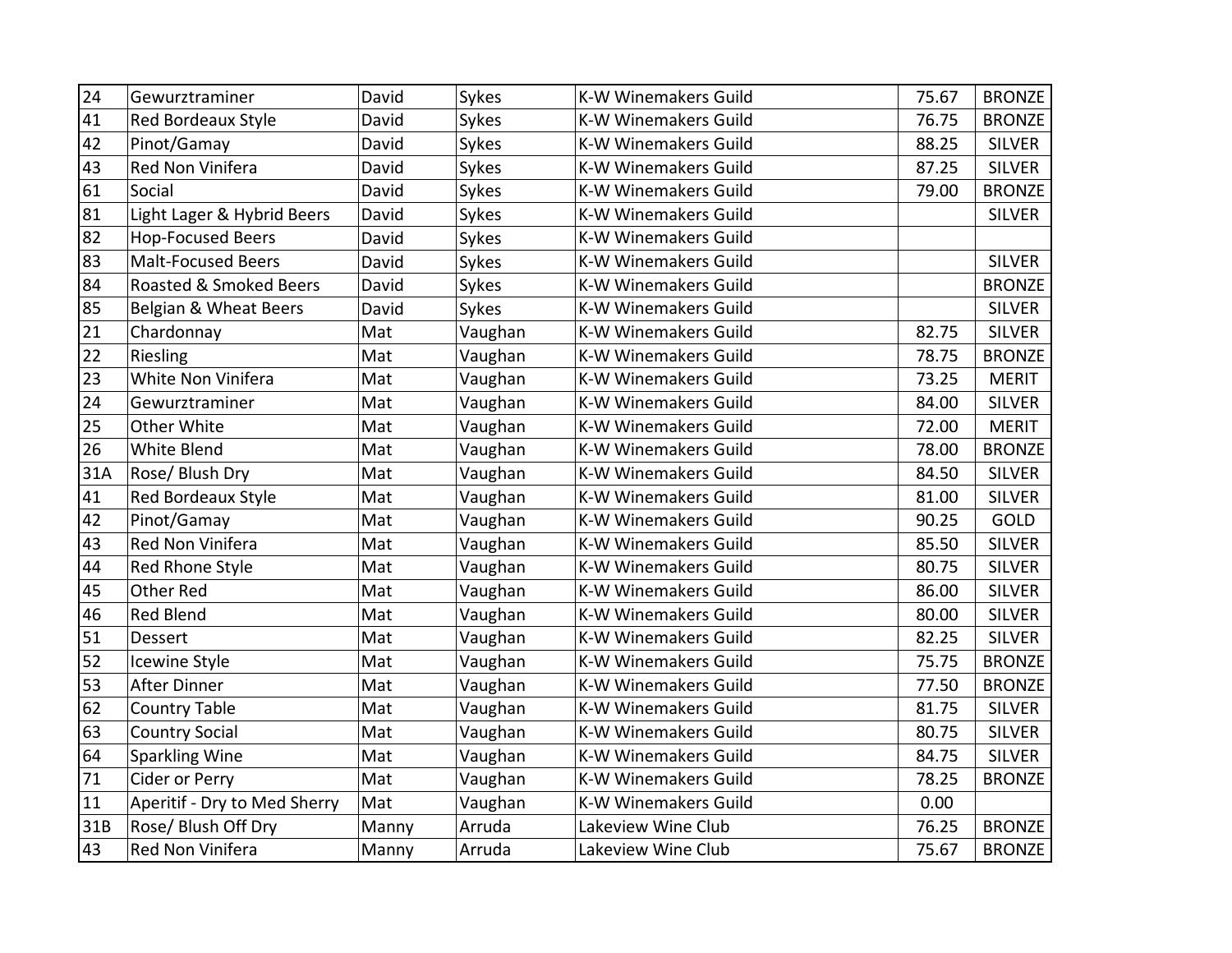| 44  | Red Rhone Style           | Manny        | Arruda          | Lakeview Wine Club | 68.67 |               |
|-----|---------------------------|--------------|-----------------|--------------------|-------|---------------|
| 45  | Other Red                 | Manny        | Arruda          | Lakeview Wine Club | 86.00 | <b>SILVER</b> |
| 46  | Red Blend                 | Manny        | Arruda          | Lakeview Wine Club | 77.50 | <b>BRONZE</b> |
| 41  | Red Bordeaux Style        | Maurice      | <b>Bettelli</b> | Lakeview Wine Club | 82.00 | <b>SILVER</b> |
| 42  | Pinot/Gamay               | Maurice      | <b>Bettelli</b> | Lakeview Wine Club | 77.75 | <b>BRONZE</b> |
| 45  | Other Red                 | Maurice      | Bettelli        | Lakeview Wine Club | 0.00  |               |
| 41  | <b>Red Bordeaux Style</b> | Rob          | <b>Boniface</b> | Lakeview Wine Club | 79.00 | <b>BRONZE</b> |
| 42  | Pinot/Gamay               | Rob          | <b>Boniface</b> | Lakeview Wine Club | 66.75 |               |
| 45  | Other Red                 | Rob          | <b>Boniface</b> | Lakeview Wine Club | 0.00  |               |
| 31B | Rose/ Blush Off Dry       | John         | Caldeira        | Lakeview Wine Club | 67.00 |               |
| 41  | Red Bordeaux Style        | John         | Caldeira        | Lakeview Wine Club | 76.00 | <b>BRONZE</b> |
| 45  | Other Red                 | John         | Caldeira        | Lakeview Wine Club | 82.00 | <b>SILVER</b> |
| 41  | Red Bordeaux Style        | John         | Ciardullo       | Lakeview Wine Club | 76.50 | <b>BRONZE</b> |
| 45  | <b>Other Red</b>          | John         | Ciardullo       | Lakeview Wine Club | 77.00 | <b>BRONZE</b> |
| 46  | <b>Red Blend</b>          | John         | Ciardullo       | Lakeview Wine Club | 78.25 | <b>BRONZE</b> |
| 41  | Red Bordeaux Style        | Jeremy       | Fedorsen        | Lakeview Wine Club | 80.50 | <b>SILVER</b> |
| 45  | <b>Other Red</b>          | Jeremy       | Fedorsen        | Lakeview Wine Club | 0.00  |               |
| 46  | <b>Red Blend</b>          | Jeremy       | Fedorsen        | Lakeview Wine Club | 83.75 | <b>SILVER</b> |
| 22  | Riesling                  | Dominic      | lerullo         | Lakeview Wine Club | 70.25 | <b>MERIT</b>  |
| 25  | Other White               | Dominic      | lerullo         | Lakeview Wine Club | 84.00 | <b>SILVER</b> |
| 41  | Red Bordeaux Style        | Dominic      | lerullo         | Lakeview Wine Club | 81.50 | <b>SILVER</b> |
| 42  | Pinot/Gamay               | Dominic      | lerullo         | Lakeview Wine Club | 75.25 | <b>BRONZE</b> |
| 44  | Red Rhone Style           | Dominic      | lerullo         | Lakeview Wine Club | 81.75 | <b>SILVER</b> |
| 45  | Other Red                 | Dominic      | lerullo         | Lakeview Wine Club | 84.00 | <b>SILVER</b> |
| 46  | Red Blend                 | Dominic      | lerullo         | Lakeview Wine Club | 81.25 | <b>SILVER</b> |
| 53  | <b>After Dinner</b>       | Dominic      | lerullo         | Lakeview Wine Club | 87.00 | <b>SILVER</b> |
| 41  | Red Bordeaux Style        | Manuel       | Sousa           | Lakeview Wine Club | 82.75 | <b>SILVER</b> |
| 44  | Red Rhone Style           | Manuel       | Sousa           | Lakeview Wine Club | 68.00 |               |
| 53  | <b>After Dinner</b>       | Manuel       | Sousa           | Lakeview Wine Club | 84.25 | <b>SILVER</b> |
| 23  | White Non Vinifera        | Manuel       | Sousa           | Lakeview Wine Club | 76.50 | <b>BRONZE</b> |
| 26  | White Blend               | <b>Brian</b> | Aziz            | London Wine Pros   | 80.50 | <b>SILVER</b> |
| 41  | Red Bordeaux Style        | <b>Brian</b> | Aziz            | London Wine Pros   | 88.75 | <b>SILVER</b> |
| 42  | Pinot/Gamay               | <b>Brian</b> | Aziz            | London Wine Pros   | 82.50 | <b>SILVER</b> |
|     |                           |              |                 |                    |       |               |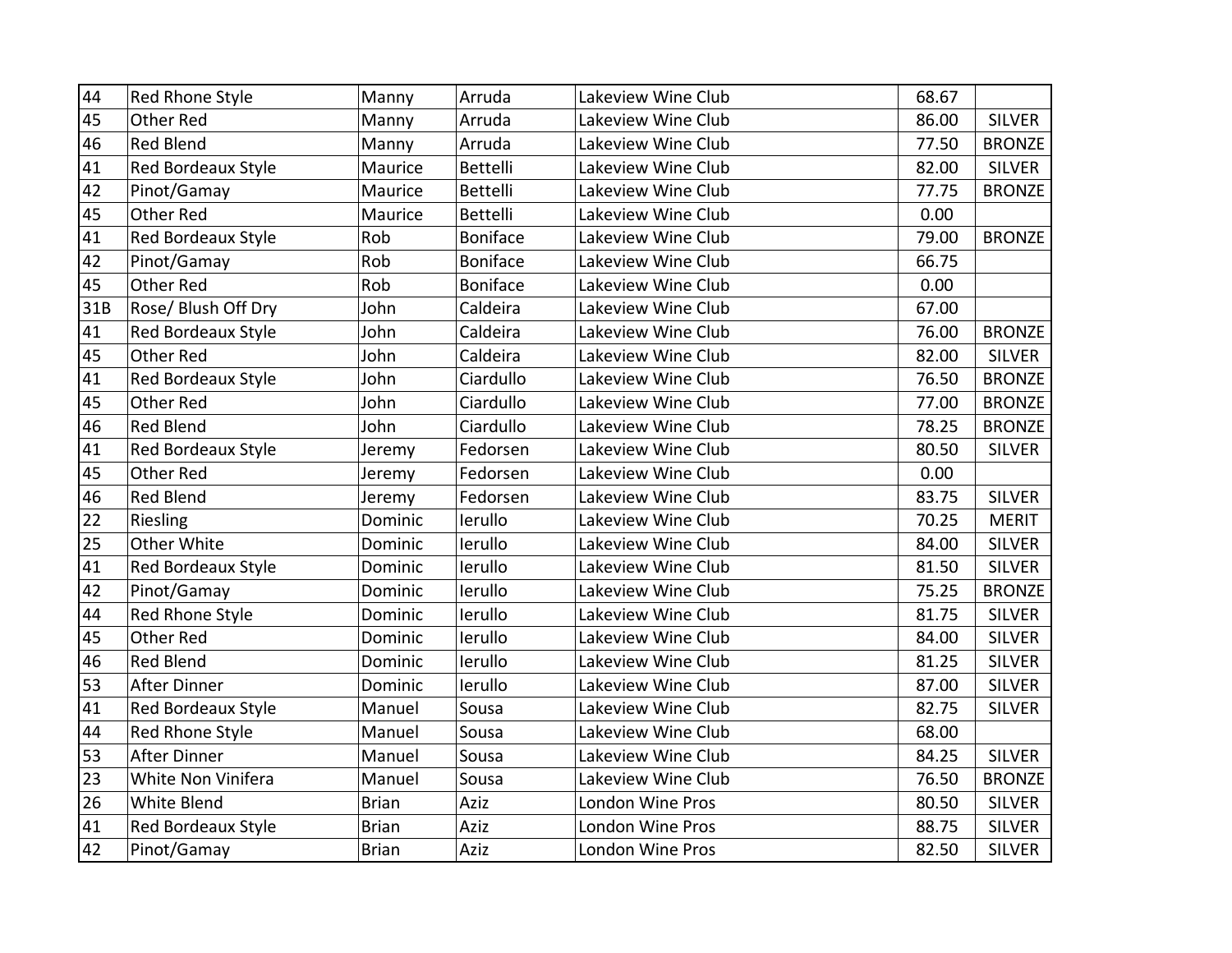| 43  | Red Non Vinifera             | <b>Brian</b> | Aziz          | London Wine Pros | 75.25 | <b>BRONZE</b> |
|-----|------------------------------|--------------|---------------|------------------|-------|---------------|
| 44  | Red Rhone Style              | <b>Brian</b> | Aziz          | London Wine Pros | 82.50 | <b>SILVER</b> |
| 46  | <b>Red Blend</b>             | <b>Brian</b> | Aziz          | London Wine Pros | 91.50 | GOLD          |
| 51  | Dessert                      | <b>Brian</b> | Aziz          | London Wine Pros | 76.00 | <b>BRONZE</b> |
| 52  | Icewine Style                | <b>Brian</b> | Aziz          | London Wine Pros | 83.75 | <b>SILVER</b> |
| 61  | Social                       | <b>Brian</b> | Aziz          | London Wine Pros | 72.00 | <b>MERIT</b>  |
| 64  | <b>Sparkling Wine</b>        | <b>Brian</b> | Aziz          | London Wine Pros | 86.00 | <b>SILVER</b> |
| 21  | Chardonnay                   | Matthew      | Geng          | London Wine Pros | 0.00  |               |
| 21  | Chardonnay                   | Reg          | Jeffery       | London Wine Pros | 69.00 |               |
| 41  | Red Bordeaux Style           | Reg          | Jeffery       | London Wine Pros | 77.75 | <b>BRONZE</b> |
| 42  | Pinot/Gamay                  | Reg          | Jeffery       | London Wine Pros | 78.50 | <b>BRONZE</b> |
| 44  | Red Rhone Style              | Reg          | Jeffery       | London Wine Pros | 77.50 | <b>BRONZE</b> |
| 46  | <b>Red Blend</b>             | Reg          | Jeffery       | London Wine Pros | 79.50 | <b>SILVER</b> |
| 46  | <b>Red Blend</b>             | Tony         | Saddy         | London Wine Pros | 84.00 | <b>SILVER</b> |
| 11  | Aperitif - Dry to Med Sherry | Stewart      | Wood          | London Wine Pros | 0.00  |               |
| 21  | Chardonnay                   | Stewart      | Wood          | London Wine Pros | 69.33 |               |
| 22  | Riesling                     | Stewart      | Wood          | London Wine Pros | 86.25 | <b>SILVER</b> |
| 23  | White Non Vinifera           | Stewart      | Wood          | London Wine Pros | 77.50 | <b>BRONZE</b> |
| 25  | Other White                  | Stewart      | Wood          | London Wine Pros | 85.50 | <b>SILVER</b> |
| 31B | Rose/ Blush Off Dry          | Stewart      | Wood          | London Wine Pros | 90.75 | GOLD          |
| 45  | <b>Other Red</b>             | Stewart      | Wood          | London Wine Pros | 77.67 | <b>BRONZE</b> |
| 46  | Red Blend                    | Stewart      | Wood          | London Wine Pros | 79.00 | <b>BRONZE</b> |
| 53  | After Dinner                 | Stewart      | Wood          | London Wine Pros | 80.75 | <b>SILVER</b> |
| 63  | <b>Country Social</b>        | Stewart      | Wood          | London Wine Pros | 78.00 | <b>BRONZE</b> |
| 41  | Red Bordeaux Style           | Pete         | Young         | London Wine Pros | 82.50 | <b>SILVER</b> |
| 46  | <b>Red Blend</b>             | Pete         | Young         | London Wine Pros | 86.50 | <b>SILVER</b> |
| 41  | Red Bordeaux Style           | <b>GORD</b>  | ALB           | Member at Large  | 85.67 | <b>SILVER</b> |
| 41  | Red Bordeaux Style           | Bo           | <b>Basler</b> | Member at Large  | 77.75 | <b>BRONZE</b> |
| 42  | Pinot/Gamay                  | Bo           | <b>Basler</b> | Member at Large  | 81.00 | <b>SILVER</b> |
| 64  | <b>Sparkling Wine</b>        | Bo           | <b>Basler</b> | Member at Large  | 90.00 | GOLD          |
| 21  | Chardonnay                   | Luigi        | Giannetti     | Member at Large  | 73.50 | <b>MERIT</b>  |
| 25  | Other White                  | Luigi        | Giannetti     | Member at Large  | 79.25 | <b>BRONZE</b> |
| 41  | <b>Red Bordeaux Style</b>    | Luigi        | Giannetti     | Member at Large  | 87.00 | <b>SILVER</b> |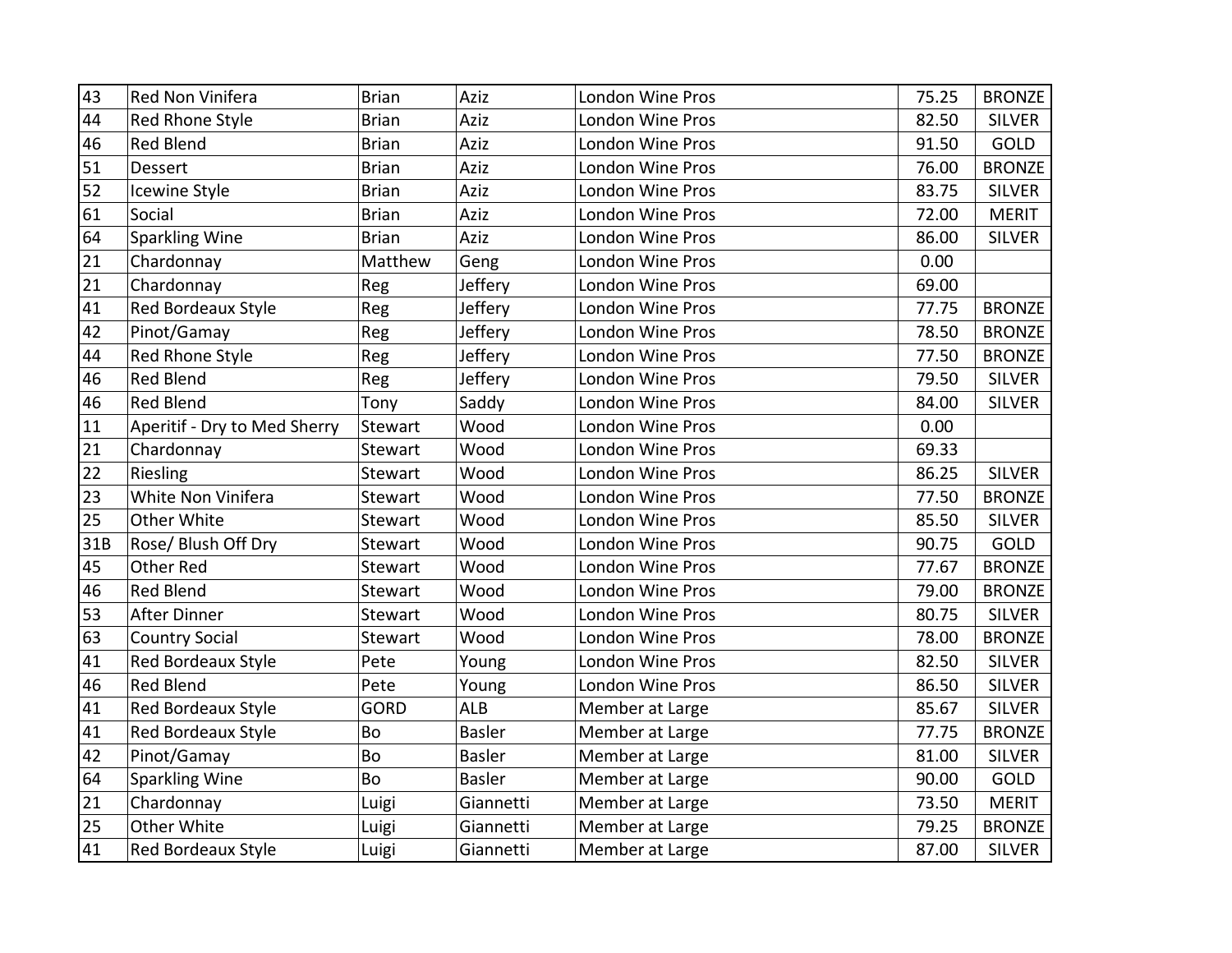| 46  | <b>Red Blend</b>      | Luigi   | Giannetti      | Member at Large | 88.75 | <b>SILVER</b> |
|-----|-----------------------|---------|----------------|-----------------|-------|---------------|
| 12  | Aperitif - Non-Sherry | Ed      | Hughes         | Member at Large | 90.75 | GOLD          |
| 21  | Chardonnay            | Ed      | Hughes         | Member at Large | 70.50 | <b>MERIT</b>  |
| 22  | Riesling              | Ed      | Hughes         | Member at Large | 83.00 | <b>SILVER</b> |
| 23  | White Non Vinifera    | Ed      | Hughes         | Member at Large | 83.50 | <b>SILVER</b> |
| 24  | Gewurztraminer        | Ed      | Hughes         | Member at Large | 85.00 | <b>SILVER</b> |
| 26  | White Blend           | Ed      | Hughes         | Member at Large | 85.25 | <b>SILVER</b> |
| 41  | Red Bordeaux Style    | Ed      | Hughes         | Member at Large | 83.25 | <b>SILVER</b> |
| 42  | Pinot/Gamay           | Ed      | Hughes         | Member at Large | 76.50 | <b>BRONZE</b> |
| 43  | Red Non Vinifera      | Ed      | Hughes         | Member at Large | 86.00 | <b>SILVER</b> |
| 44  | Red Rhone Style       | Ed      | Hughes         | Member at Large | 80.75 | <b>SILVER</b> |
| 52  | Icewine Style         | Ed      | Hughes         | Member at Large | 92.50 | GOLD          |
| 53  | <b>After Dinner</b>   | Ed      | Hughes         | Member at Large | 85.00 | <b>SILVER</b> |
| 61  | Social                | Ed      | Hughes         | Member at Large | 86.00 | <b>SILVER</b> |
| 62  | <b>Country Table</b>  | Ed      | Hughes         | Member at Large | 90.25 | GOLD          |
| 22  | Riesling              | Mark    | Millar         | Member at Large | 75.00 | <b>BRONZE</b> |
| 24  | Gewurztraminer        | Mark    | Millar         | Member at Large | 81.00 | <b>SILVER</b> |
| 41  | Red Bordeaux Style    | Mark    | Millar         | Member at Large | 80.67 | <b>SILVER</b> |
| 24  | Gewurztraminer        | Len     | Sylvester      | Member at Large | 73.00 | <b>MERIT</b>  |
| 25  | Other White           | len     | sylvester      | Member at Large | 74.25 | <b>MERIT</b>  |
| 25  | Other White           | Len     | Sylvester      | Member at Large | 74.25 | <b>MERIT</b>  |
| 26  | White Blend           | Len     | Sylvester      | Member at Large | 84.00 | <b>SILVER</b> |
| 44  | Red Rhone Style       | Len     | Sylvester      | Member at Large | 76.50 | <b>BRONZE</b> |
| 53  | <b>After Dinner</b>   | Len     | Sylvester      | Member at Large | 79.25 | <b>BRONZE</b> |
| 25  | Other White           | Marilyn | Walters        | Member at Large | 80.50 | <b>SILVER</b> |
| 44  | Red Rhone Style       | Marilyn | Walters        | Member at Large | 82.00 | <b>SILVER</b> |
| 46  | <b>Red Blend</b>      | Marilyn | Walters        | Member at Large | 86.33 | <b>SILVER</b> |
| 21  | Chardonnay            | Scott   | Wilkins        | Member at Large | 71.00 | <b>MERIT</b>  |
| 22  | Riesling              | Scott   | Wilkins        | Member at Large | 0.00  |               |
| 26  | White Blend           | Scott   | Wilkins        | Member at Large | 78.50 | <b>BRONZE</b> |
| 31B | Rose/ Blush Off Dry   | Scott   | <b>Wilkins</b> | Member at Large | 79.25 | <b>BRONZE</b> |
| 41  | Red Bordeaux Style    | Scott   | Wilkins        | Member at Large | 69.25 |               |
| 42  | Pinot/Gamay           | Scott   | Wilkins        | Member at Large | 76.00 | <b>BRONZE</b> |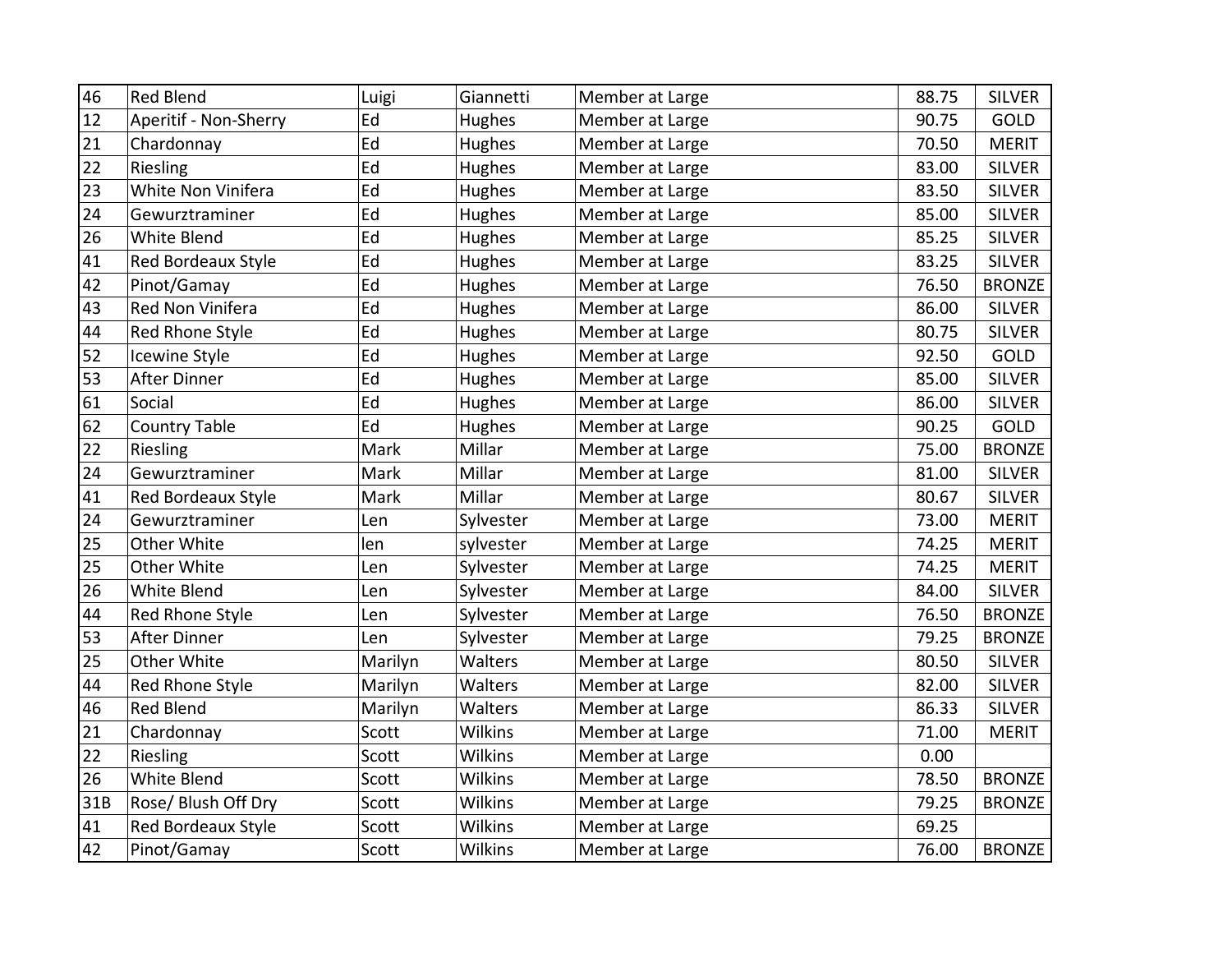| 43  | Red Non Vinifera          | Scott  | Wilkins  | Member at Large             | 90.00 | GOLD          |
|-----|---------------------------|--------|----------|-----------------------------|-------|---------------|
| 41  | <b>Red Bordeaux Style</b> | John   | Agate    | Niagara Vine to Wine Circle | 82.33 | <b>SILVER</b> |
| 42  | Pinot/Gamay               | John   | Agate    | Niagara Vine to Wine Circle | 72.50 | <b>MERIT</b>  |
| 23  | White Non Vinifera        | Ken    | Clark    | Niagara Vine to Wine Circle | 77.25 | <b>BRONZE</b> |
| 24  | Gewurztraminer            | Ken    | Clark    | Niagara Vine to Wine Circle | 75.75 | <b>BRONZE</b> |
| 41  | Red Bordeaux Style        | Ken    | Clark    | Niagara Vine to Wine Circle | 76.75 | <b>BRONZE</b> |
| 51  | Dessert                   | Ken    | Clark    | Niagara Vine to Wine Circle | 90.67 | <b>GOLD</b>   |
| 53  | <b>After Dinner</b>       | Ken    | Clark    | Niagara Vine to Wine Circle | 87.00 | <b>SILVER</b> |
| 21  | Chardonnay                | Wayne  | Dumanski | Niagara Vine to Wine Circle | 81.50 | <b>SILVER</b> |
| 25  | Other White               | Wayne  | Dumanski | Niagara Vine to Wine Circle | 85.00 | <b>SILVER</b> |
| 31B | Rose/ Blush Off Dry       | Wayne  | Dumanski | Niagara Vine to Wine Circle | 0.00  |               |
| 41  | Red Bordeaux Style        | Wayne  | Dumanski | Niagara Vine to Wine Circle | 77.75 | <b>BRONZE</b> |
| 43  | Red Non Vinifera          | Wayne  | Dumanski | Niagara Vine to Wine Circle | 78.00 | <b>BRONZE</b> |
| 52  | Icewine Style             | Wayne  | Dumanski | Niagara Vine to Wine Circle | 76.67 | <b>BRONZE</b> |
| 53  | <b>After Dinner</b>       | Wayne  | Dumanski | Niagara Vine to Wine Circle | 87.25 | <b>SILVER</b> |
| 61  | Social                    | Wayne  | Dumanski | Niagara Vine to Wine Circle | 79.50 | <b>SILVER</b> |
| 63  | <b>Country Social</b>     | Wayne  | Dumanski | Niagara Vine to Wine Circle | 68.25 |               |
| 21  | Chardonnay                | George | Huckalo  | Niagara Vine to Wine Circle | 78.25 | <b>BRONZE</b> |
| 22  | Riesling                  | George | Huckalo  | Niagara Vine to Wine Circle | 74.50 | <b>BRONZE</b> |
| 31A | Rose/ Blush Dry           | George | Huckalo  | Niagara Vine to Wine Circle | 85.67 | <b>SILVER</b> |
| 41  | Red Bordeaux Style        | George | Huckalo  | Niagara Vine to Wine Circle | 71.50 | <b>MERIT</b>  |
| 53  | <b>After Dinner</b>       | George | Huckalo  | Niagara Vine to Wine Circle | 84.25 | <b>SILVER</b> |
| 63  | <b>Country Social</b>     | George | Huckalo  | Niagara Vine to Wine Circle | 77.25 | <b>BRONZE</b> |
| 21  | Chardonnay                | Clark  | Meredith | Niagara Vine to Wine Circle | 83.50 | <b>SILVER</b> |
| 22  | Riesling                  | Clark  | Meredith | Niagara Vine to Wine Circle | 83.75 | <b>SILVER</b> |
| 23  | White Non Vinifera        | Clark  | Meredith | Niagara Vine to Wine Circle | 83.33 | <b>SILVER</b> |
| 24  | Gewurztraminer            | Clark  | Meredith | Niagara Vine to Wine Circle | 86.00 | <b>SILVER</b> |
| 25  | Other White               | Clark  | Meredith | Niagara Vine to Wine Circle | 81.50 | <b>SILVER</b> |
| 26  | <b>White Blend</b>        | Clark  | Meredith | Niagara Vine to Wine Circle | 81.67 | <b>SILVER</b> |
| 31B | Rose/ Blush Off Dry       | Clark  | Meredith | Niagara Vine to Wine Circle | 78.00 | <b>BRONZE</b> |
| 41  | Red Bordeaux Style        | Clark  | Meredith | Niagara Vine to Wine Circle | 90.75 | GOLD          |
| 42  | Pinot/Gamay               | Clark  | Meredith | Niagara Vine to Wine Circle | 90.50 | GOLD          |
| 45  | Other Red                 | Clark  | Meredith | Niagara Vine to Wine Circle | 0.00  |               |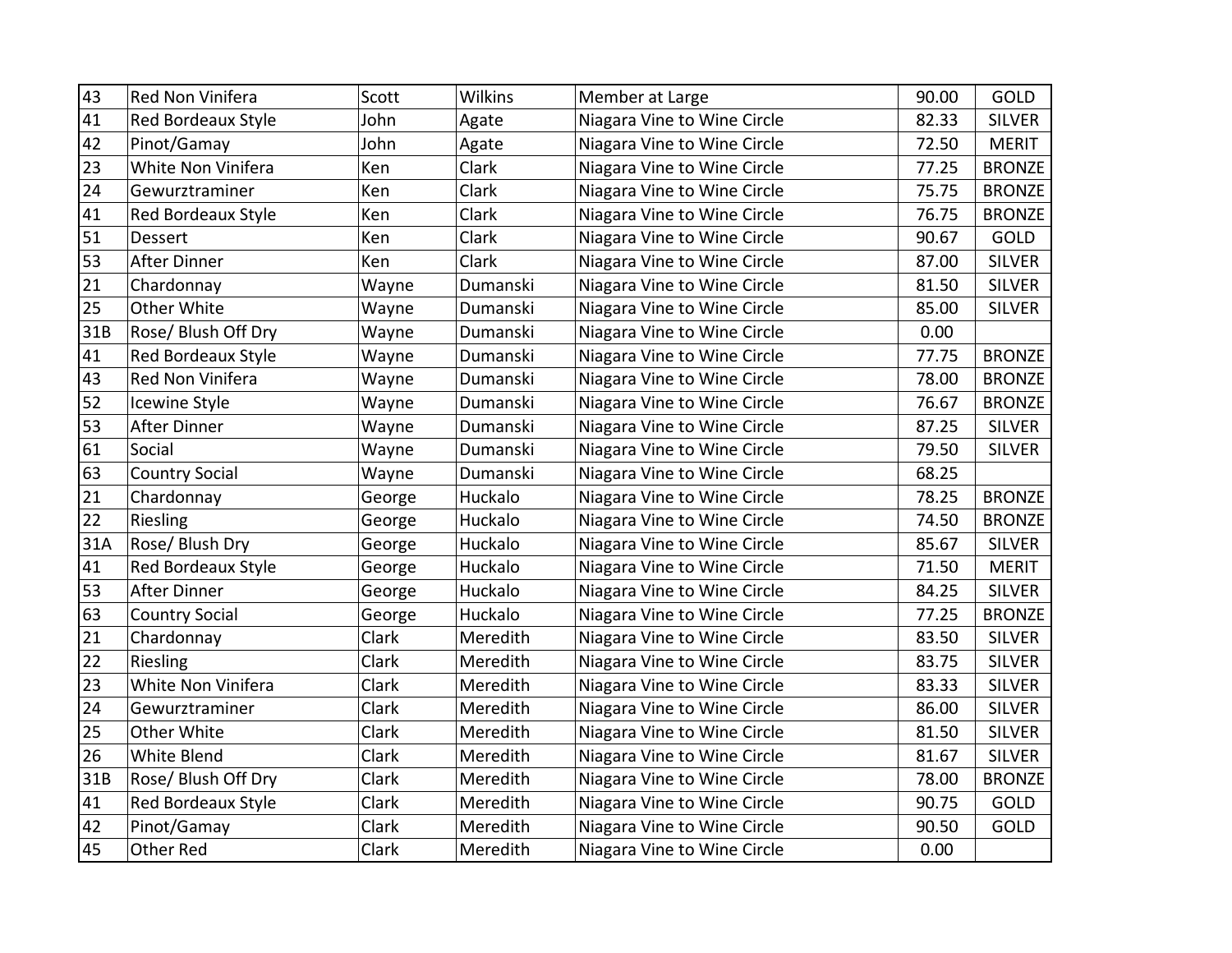| 53  | <b>After Dinner</b>       | Clark        | Meredith        | Niagara Vine to Wine Circle | 92.00 | <b>GOLD</b>   |
|-----|---------------------------|--------------|-----------------|-----------------------------|-------|---------------|
| 64  | Sparkling Wine            | Clark        | Meredith        | Niagara Vine to Wine Circle | 76.25 | <b>BRONZE</b> |
| 24  | Gewurztraminer            | Bill         | Peters          | Niagara Vine to Wine Circle | 82.00 | <b>SILVER</b> |
| 25  | Other White               | Bill         | Peters          | Niagara Vine to Wine Circle | 81.00 | <b>SILVER</b> |
| 41  | Red Bordeaux Style        | Bill         | Peters          | Niagara Vine to Wine Circle | 82.75 | <b>SILVER</b> |
| 45  | <b>Other Red</b>          | Bill         | Peters          | Niagara Vine to Wine Circle | 76.00 | <b>BRONZE</b> |
| 53  | <b>After Dinner</b>       | Bill         | Peters          | Niagara Vine to Wine Circle | 91.25 | GOLD          |
| 63  | <b>Country Social</b>     | Bill         | Peters          | Niagara Vine to Wine Circle | 90.67 | <b>GOLD</b>   |
| 21  | Chardonnay                | Dan          | Stevenson       | Niagara Vine to Wine Circle | 71.75 | <b>MERIT</b>  |
| 23  | White Non Vinifera        | Dan          | Stevenson       | Niagara Vine to Wine Circle | 83.00 | <b>SILVER</b> |
| 24  | Gewurztraminer            | Dan          | Stevenson       | Niagara Vine to Wine Circle | 84.67 | <b>SILVER</b> |
| 25  | Other White               | Dan          | Stevenson       | Niagara Vine to Wine Circle | 76.25 | <b>BRONZE</b> |
| 26  | <b>White Blend</b>        | Dan          | Stevenson       | Niagara Vine to Wine Circle | 75.75 | <b>BRONZE</b> |
| 31A | Rose/ Blush Dry           | Dan          | Stevenson       | Niagara Vine to Wine Circle | 83.33 | <b>SILVER</b> |
| 41  | <b>Red Bordeaux Style</b> | Dan          | Stevenson       | Niagara Vine to Wine Circle | 84.25 | <b>SILVER</b> |
| 43  | Red Non Vinifera          | Dan          | Stevenson       | Niagara Vine to Wine Circle | 82.25 | <b>SILVER</b> |
| 44  | Red Rhone Style           | Dan          | Stevenson       | Niagara Vine to Wine Circle | 76.25 | <b>BRONZE</b> |
| 46  | <b>Red Blend</b>          | Dan          | Stevenson       | Niagara Vine to Wine Circle | 81.75 | <b>SILVER</b> |
| 52  | Icewine Style             | Dan          | Stevenson       | Niagara Vine to Wine Circle | 86.75 | <b>SILVER</b> |
| 53  | After Dinner              | Dan          | Stevenson       | Niagara Vine to Wine Circle | 87.50 | <b>SILVER</b> |
| 61  | Social                    | Dan          | Stevenson       | Niagara Vine to Wine Circle | 88.00 | <b>SILVER</b> |
| 22  | Riesling                  | John         | Vandermark      | Niagara Vine to Wine Circle | 78.67 | <b>BRONZE</b> |
| 23  | White Non Vinifera        | John         | Vandermark      | Niagara Vine to Wine Circle | 80.00 | <b>SILVER</b> |
| 41  | Red Bordeaux Style        | John         | Vandermark      | Niagara Vine to Wine Circle | 77.00 | <b>BRONZE</b> |
| 44  | Red Rhone Style           | John         | Vandermark      | Niagara Vine to Wine Circle | 76.75 | <b>BRONZE</b> |
| 51  | Dessert                   | John         | Vandermark      | Niagara Vine to Wine Circle | 91.00 | <b>GOLD</b>   |
| 61  | Social                    | John         | Vandermark      | Niagara Vine to Wine Circle | 76.00 | <b>BRONZE</b> |
| 12  | Aperitif - Non-Sherry     | <b>Brian</b> | Williams        | Niagara Vine to Wine Circle | 76.50 | <b>BRONZE</b> |
| 21  | Chardonnay                | <b>Brian</b> | <b>Williams</b> | Niagara Vine to Wine Circle | 81.75 | <b>SILVER</b> |
| 23  | White Non Vinifera        | <b>Brian</b> | <b>Williams</b> | Niagara Vine to Wine Circle | 79.75 | <b>SILVER</b> |
| 41  | Red Bordeaux Style        | <b>Brian</b> | <b>Williams</b> | Niagara Vine to Wine Circle | 81.25 | <b>SILVER</b> |
| 42  | Pinot/Gamay               | <b>Brian</b> | Williams        | Niagara Vine to Wine Circle | 85.00 | <b>SILVER</b> |
| 43  | Red Non Vinifera          | <b>Brian</b> | Williams        | Niagara Vine to Wine Circle | 81.67 | SILVER        |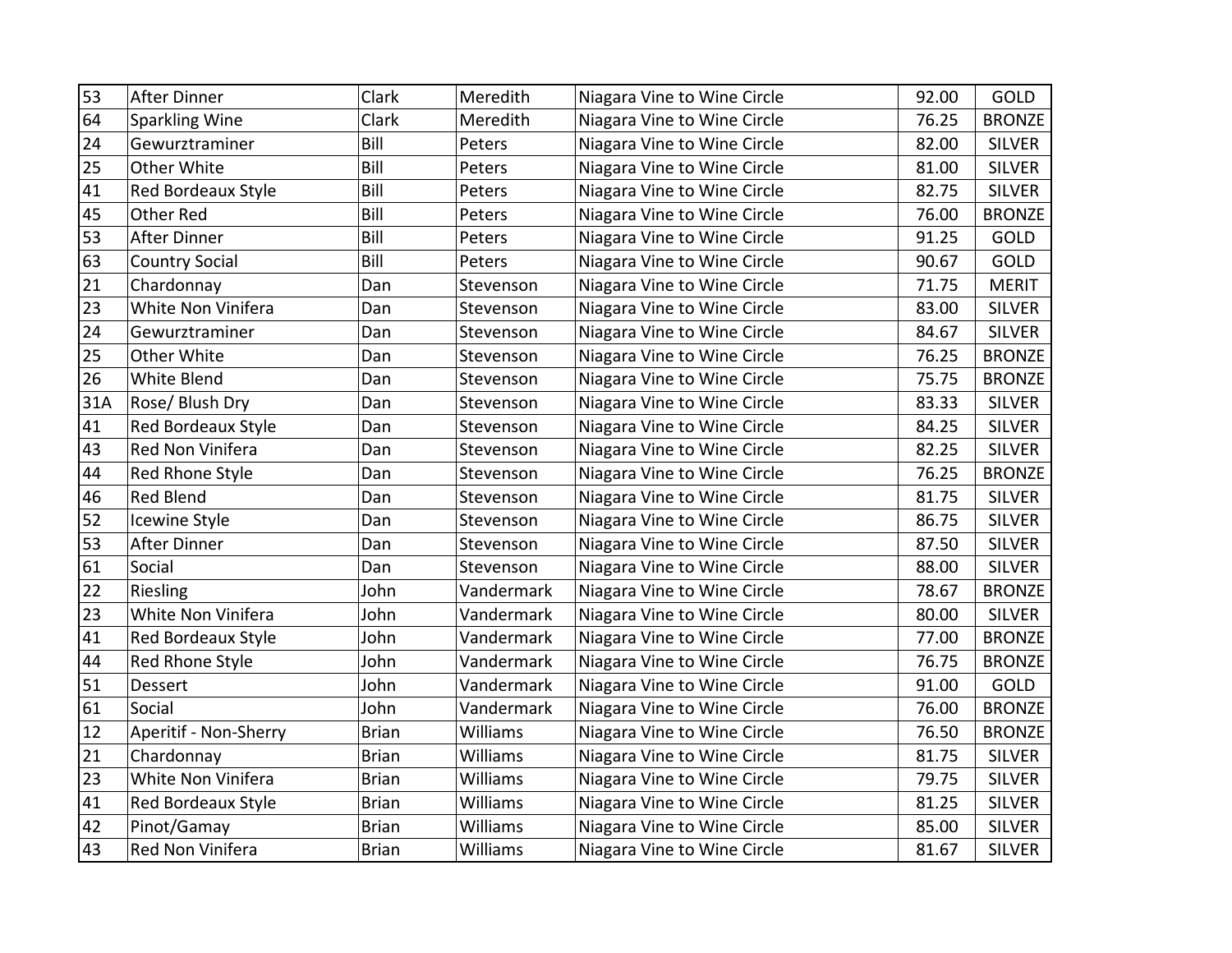| 51 | Dessert                      | Brian        | <b>Williams</b> | Niagara Vine to Wine Circle          | 82.25 | <b>SILVER</b> |
|----|------------------------------|--------------|-----------------|--------------------------------------|-------|---------------|
| 62 | <b>Country Table</b>         | <b>Brian</b> | Williams        | Niagara Vine to Wine Circle          | 74.00 | <b>MERIT</b>  |
| 22 | Riesling                     | Ivan         | Zuzek           | Niagara Vine to Wine Circle          | 77.25 | <b>BRONZE</b> |
| 23 | White Non Vinifera           | Ivan         | Zuzek           | Niagara Vine to Wine Circle          | 76.50 | <b>BRONZE</b> |
| 25 | Other White                  | Ivan         | Zuzek           | Niagara Vine to Wine Circle          | 77.75 | <b>BRONZE</b> |
| 51 | Dessert                      | Ivan         | Zuzek           | Niagara Vine to Wine Circle          | 77.50 | <b>BRONZE</b> |
| 64 | Sparkling Wine               | Ivan         | Zuzek           | Niagara Vine to Wine Circle          | 86.00 | <b>SILVER</b> |
| 21 | Chardonnay                   | Paul         | <b>Bartel</b>   | Niagara-on-the-Lake Amateur Vintners | 78.50 | <b>BRONZE</b> |
| 41 | Red Bordeaux Style           | Paul         | <b>Bartel</b>   | Niagara-on-the-Lake Amateur Vintners | 78.00 | <b>BRONZE</b> |
| 25 | Other White                  | George       | Bethune         | Niagara-on-the-Lake Amateur Vintners | 78.50 | <b>BRONZE</b> |
| 41 | <b>Red Bordeaux Style</b>    | George       | Bethune         | Niagara-on-the-Lake Amateur Vintners | 82.00 | <b>SILVER</b> |
| 21 | Chardonnay                   | Bill         | Charnetski      | Niagara-on-the-Lake Amateur Vintners | 83.50 | <b>SILVER</b> |
| 22 | Riesling                     | Bill         | Charnetski      | Niagara-on-the-Lake Amateur Vintners | 81.00 | <b>SILVER</b> |
| 24 | Gewurztraminer               | Mike         | Dautovich       | Niagara-on-the-Lake Amateur Vintners | 88.33 | <b>SILVER</b> |
| 26 | <b>White Blend</b>           | Mike         | Dautovich       | Niagara-on-the-Lake Amateur Vintners | 77.00 | <b>BRONZE</b> |
| 41 | Red Bordeaux Style           | Mike         | Dautovich       | Niagara-on-the-Lake Amateur Vintners | 79.00 | <b>BRONZE</b> |
| 12 | Aperitif - Non-Sherry        | <b>Bruce</b> | Drewitt         | Niagara-on-the-Lake Amateur Vintners | 78.50 | <b>BRONZE</b> |
| 22 | Riesling                     | <b>Bruce</b> | Drewitt         | Niagara-on-the-Lake Amateur Vintners | 83.75 | <b>SILVER</b> |
| 51 | Dessert                      | <b>Bruce</b> | Drewitt         | Niagara-on-the-Lake Amateur Vintners | 79.00 | <b>BRONZE</b> |
| 53 | <b>After Dinner</b>          | <b>Bruce</b> | Drewitt         | Niagara-on-the-Lake Amateur Vintners | 83.50 | <b>SILVER</b> |
| 61 | Social                       | <b>Bruce</b> | Drewitt         | Niagara-on-the-Lake Amateur Vintners | 91.00 | GOLD          |
| 63 | <b>Country Social</b>        | <b>Bruce</b> | Drewitt         | Niagara-on-the-Lake Amateur Vintners | 83.25 | <b>SILVER</b> |
| 11 | Aperitif - Dry to Med Sherry | <b>Bruce</b> | Drewitt         | Niagara-on-the-Lake Amateur Vintners | 81.25 | <b>SILVER</b> |
| 42 | Pinot/Gamay                  | <b>Bruce</b> | <b>Drewitt</b>  | Niagara-on-the-Lake Amateur Vintners | 85.25 | <b>SILVER</b> |
| 45 | Other Red                    | <b>Bruce</b> | <b>Drewitt</b>  | Niagara-on-the-Lake Amateur Vintners | 87.67 | <b>SILVER</b> |
| 46 | Red Blend                    | <b>Bruce</b> | Drewitt         | Niagara-on-the-Lake Amateur Vintners | 86.25 | <b>SILVER</b> |
| 23 | White Non Vinifera           | Colin        | Kelly           | Niagara-on-the-Lake Amateur Vintners | 68.25 |               |
| 26 | White Blend                  | Colin        | Kelly           | Niagara-on-the-Lake Amateur Vintners | 67.75 |               |
| 25 | Other White                  | <b>Bruce</b> | Smith           | Niagara-on-the-Lake Amateur Vintners | 73.25 | <b>MERIT</b>  |
| 26 | White Blend                  | <b>Bruce</b> | Smith           | Niagara-on-the-Lake Amateur Vintners | 80.50 | <b>SILVER</b> |
| 41 | Red Bordeaux Style           | <b>Bruce</b> | Smith           | Niagara-on-the-Lake Amateur Vintners | 75.25 | <b>BRONZE</b> |
| 21 | Chardonnay                   | Pavel        | Varadinek       | Niagara-on-the-Lake Amateur Vintners | 74.25 | <b>MERIT</b>  |
| 51 | Dessert                      | Pavel        | Varadinek       | Niagara-on-the-Lake Amateur Vintners | 80.00 | <b>SILVER</b> |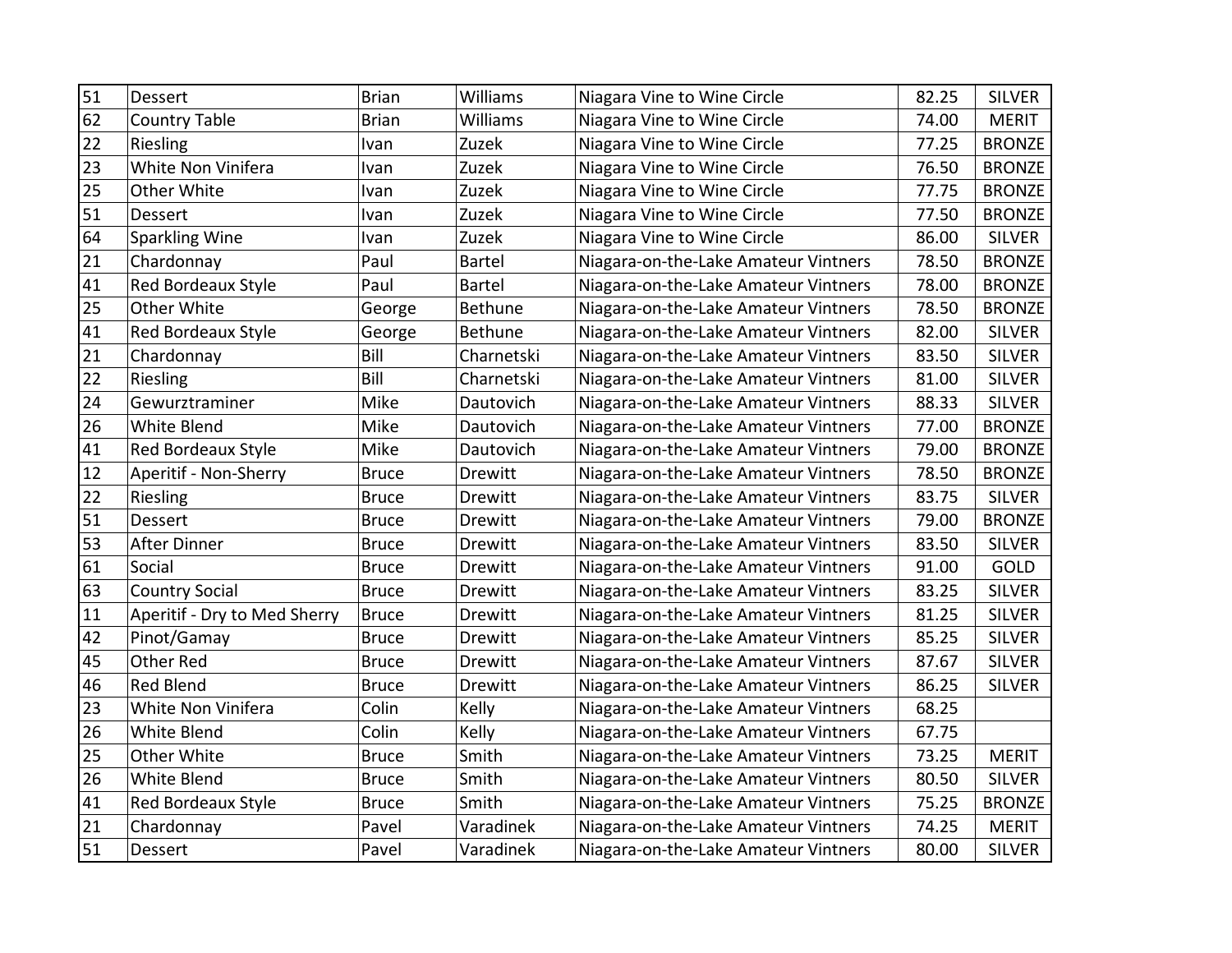| 21 | Chardonnay                 | Kevin       | Watson        | Niagara-on-the-Lake Amateur Vintners | 80.00 | <b>SILVER</b> |
|----|----------------------------|-------------|---------------|--------------------------------------|-------|---------------|
| 22 | Riesling                   | Kevin       | Watson        | Niagara-on-the-Lake Amateur Vintners | 75.75 | <b>BRONZE</b> |
| 26 | White Blend                | Kevin       | Watson        | Niagara-on-the-Lake Amateur Vintners | 76.75 | <b>BRONZE</b> |
| 41 | Red Bordeaux Style         | Kevin       | Watson        | Niagara-on-the-Lake Amateur Vintners | 83.25 | <b>SILVER</b> |
| 53 | After Dinner               | Kevin       | Watson        | Niagara-on-the-Lake Amateur Vintners | 68.00 |               |
| 41 | Red Bordeaux Style         | Dean        | Anderson      | <b>Other Hamilton Wine Club</b>      | 0.00  |               |
| 43 | Red Non Vinifera           | Dean        | Anderson      | <b>Other Hamilton Wine Club</b>      | 77.50 | <b>BRONZE</b> |
| 45 | <b>Other Red</b>           | Dean        | Anderson      | <b>Other Hamilton Wine Club</b>      | 79.00 | <b>BRONZE</b> |
| 23 | White Non Vinifera         | <b>Bert</b> | Gris          | <b>Other Hamilton Wine Club</b>      | 81.00 | <b>SILVER</b> |
| 41 | Red Bordeaux Style         | <b>Bert</b> | Gris          | Other Hamilton Wine Club             | 0.00  |               |
| 43 | Red Non Vinifera           | <b>Bert</b> | Gris          | <b>Other Hamilton Wine Club</b>      | 84.50 | <b>SILVER</b> |
| 63 | <b>Country Social</b>      | <b>Bert</b> | Gris          | <b>Other Hamilton Wine Club</b>      | 76.75 | <b>BRONZE</b> |
| 24 | Gewurztraminer             | Werner      | Lichtenberger | Other Hamilton Wine Club             | 76.67 | <b>BRONZE</b> |
| 42 | Pinot/Gamay                | Werner      | Lichtenberger | <b>Other Hamilton Wine Club</b>      | 77.25 | <b>BRONZE</b> |
| 43 | Red Non Vinifera           | Werner      | Lichtenberger | <b>Other Hamilton Wine Club</b>      | 83.33 | <b>SILVER</b> |
| 44 | Red Rhone Style            | <b>Bert</b> | Richards      | <b>Other Hamilton Wine Club</b>      | 91.00 | GOLD          |
| 53 | <b>After Dinner</b>        | <b>Bert</b> | Richards      | <b>Other Hamilton Wine Club</b>      | 76.00 | <b>BRONZE</b> |
| 63 | <b>Country Social</b>      | <b>Bert</b> | Richards      | <b>Other Hamilton Wine Club</b>      | 91.33 | GOLD          |
| 26 | White Blend                | <b>Bert</b> | Richards      | <b>Other Hamilton Wine Club</b>      | 73.25 | <b>MERIT</b>  |
| 21 | Chardonnay                 | Victor      | Van Beek      | <b>Other Hamilton Wine Club</b>      | 77.75 | <b>BRONZE</b> |
| 25 | Other White                | Victor      | Van Beek      | <b>Other Hamilton Wine Club</b>      | 71.25 | <b>MERIT</b>  |
| 26 | <b>White Blend</b>         | Victor      | Van Beek      | <b>Other Hamilton Wine Club</b>      | 79.00 | <b>BRONZE</b> |
| 41 | <b>Red Bordeaux Style</b>  | Victor      | Van Beek      | <b>Other Hamilton Wine Club</b>      | 83.50 | <b>SILVER</b> |
| 46 | Red Blend                  | Victor      | Van Beek      | <b>Other Hamilton Wine Club</b>      | 80.00 | <b>SILVER</b> |
| 61 | Social                     | Victor      | Van Beek      | <b>Other Hamilton Wine Club</b>      | 77.25 | <b>BRONZE</b> |
| 71 | Cider or Perry             | Victor      | Van Beek      | <b>Other Hamilton Wine Club</b>      | 68.50 |               |
| 81 | Light Lager & Hybrid Beers | Victor      | Van Beek      | <b>Other Hamilton Wine Club</b>      |       | <b>BRONZE</b> |
| 84 | Roasted & Smoked Beers     | Victor      | Van Beek      | <b>Other Hamilton Wine Club</b>      |       | <b>BRONZE</b> |
| 26 | White Blend                | Jim         | Cave          | Paris Winemakers Wine Club           | 78.00 | <b>BRONZE</b> |
| 46 | <b>Red Blend</b>           | Jim         | Cave          | Paris Winemakers Wine Club           | 77.50 | <b>BRONZE</b> |
| 22 | Riesling                   | Dennis      | Foster        | Paris Winemakers Wine Club           | 73.00 | <b>MERIT</b>  |
| 41 | Red Bordeaux Style         | Dennis      | Foster        | Paris Winemakers Wine Club           | 77.00 | <b>BRONZE</b> |
| 44 | <b>Red Rhone Style</b>     | Dennis      | Foster        | Paris Winemakers Wine Club           | 69.00 |               |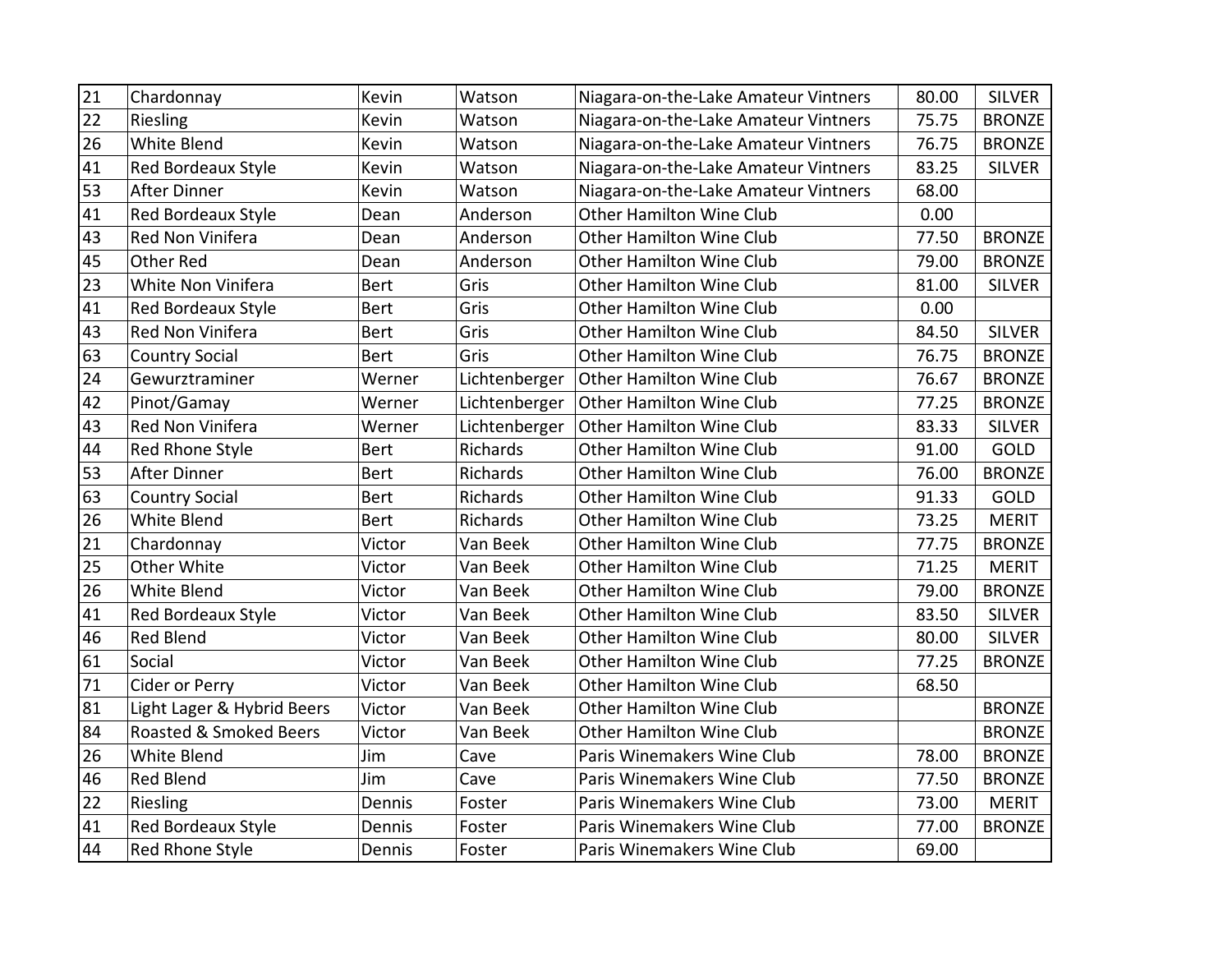| 61  | Social                     | Dennis  | Foster     | Paris Winemakers Wine Club  | 83.50 | <b>SILVER</b> |
|-----|----------------------------|---------|------------|-----------------------------|-------|---------------|
| 25  | Other White                | Calvin  | McDougall  | Paris Winemakers Wine Club  | 0.00  |               |
| 31B | Rose/ Blush Off Dry        | Calvin  | McDougall  | Paris Winemakers Wine Club  | 72.50 | <b>MERIT</b>  |
| 62  | <b>Country Table</b>       | Calvin  | McDougall  | Paris Winemakers Wine Club  | 70.75 | <b>MERIT</b>  |
| 45  | <b>Other Red</b>           | Sandy   | Payne      | Paris Winemakers Wine Club  | 81.25 | <b>SILVER</b> |
| 63  | <b>Country Social</b>      | Sandy   | Payne      | Paris Winemakers Wine Club  | 82.33 | <b>SILVER</b> |
| 81  | Light Lager & Hybrid Beers | Mike    | Aylward    | <b>Pickering Wine Guild</b> |       | <b>SILVER</b> |
| 82  | <b>Hop-Focused Beers</b>   | Mike    | Aylward    | <b>Pickering Wine Guild</b> |       | <b>SILVER</b> |
| 83  | <b>Malt-Focused Beers</b>  | Mike    | Aylward    | <b>Pickering Wine Guild</b> |       | <b>SILVER</b> |
| 84  | Roasted & Smoked Beers     | Mike    | Aylward    | <b>Pickering Wine Guild</b> |       | <b>SILVER</b> |
| 85  | Belgian & Wheat Beers      | Mike    | Aylward    | Pickering Wine Guild        |       | <b>BRONZE</b> |
| 21  | Chardonnay                 | Joe     | Dale       | Pickering Wine Guild        | 78.75 | <b>BRONZE</b> |
| 22  | Riesling                   | Joe     | Dale       | <b>Pickering Wine Guild</b> | 75.00 | <b>BRONZE</b> |
| 24  | Gewurztraminer             | Joe     | Dale       | <b>Pickering Wine Guild</b> | 84.25 | <b>SILVER</b> |
| 26  | White Blend                | Joe     | Dale       | <b>Pickering Wine Guild</b> | 81.25 | <b>SILVER</b> |
| 44  | Red Rhone Style            | Joe     | Dale       | <b>Pickering Wine Guild</b> | 78.00 | <b>BRONZE</b> |
| 43  | Red Non Vinifera           | Dave    | Gillingham | <b>Pickering Wine Guild</b> | 85.50 | <b>SILVER</b> |
| 25  | Other White                | Mariusz | Gorzynski  | <b>Pickering Wine Guild</b> | 79.00 | <b>BRONZE</b> |
| 41  | Red Bordeaux Style         | Richard | Jefferson  | <b>Pickering Wine Guild</b> | 82.67 | <b>SILVER</b> |
| 53  | After Dinner               | Richard | Jefferson  | <b>Pickering Wine Guild</b> | 84.67 | <b>SILVER</b> |
| 21  | Chardonnay                 | Dan     | Ostler     | <b>Pickering Wine Guild</b> | 78.00 | <b>BRONZE</b> |
| 22  | Riesling                   | Dan     | Ostler     | <b>Pickering Wine Guild</b> | 78.25 | <b>BRONZE</b> |
| 24  | Gewurztraminer             | Dan     | Ostler     | <b>Pickering Wine Guild</b> | 81.75 | <b>SILVER</b> |
| 41  | Red Bordeaux Style         | Dan     | Ostler     | <b>Pickering Wine Guild</b> | 78.25 | <b>BRONZE</b> |
| 45  | Other Red                  | Dan     | Ostler     | <b>Pickering Wine Guild</b> | 85.75 | <b>SILVER</b> |
| 46  | <b>Red Blend</b>           | Dan     | Ostler     | Pickering Wine Guild        | 78.25 | <b>BRONZE</b> |
| 41  | Red Bordeaux Style         | Carlos  | Recalde    | Pickering Wine Guild        | 85.75 | <b>SILVER</b> |
| 21  | Chardonnay                 | Lorne   | Weyers     | Pickering Wine Guild        | 75.00 | <b>BRONZE</b> |
| 25  | Other White                | Lorne   | Weyers     | Pickering Wine Guild        | 78.00 | <b>BRONZE</b> |
| 31B | Rose/ Blush Off Dry        | Lorne   | Weyers     | Pickering Wine Guild        | 85.50 | <b>SILVER</b> |
| 41  | Red Bordeaux Style         | Lorne   | Weyers     | Pickering Wine Guild        | 81.75 | <b>SILVER</b> |
| 42  | Pinot/Gamay                | Lorne   | Weyers     | <b>Pickering Wine Guild</b> | 86.00 | <b>SILVER</b> |
| 44  | <b>Red Rhone Style</b>     | Lorne   | Weyers     | Pickering Wine Guild        | 90.33 | GOLD          |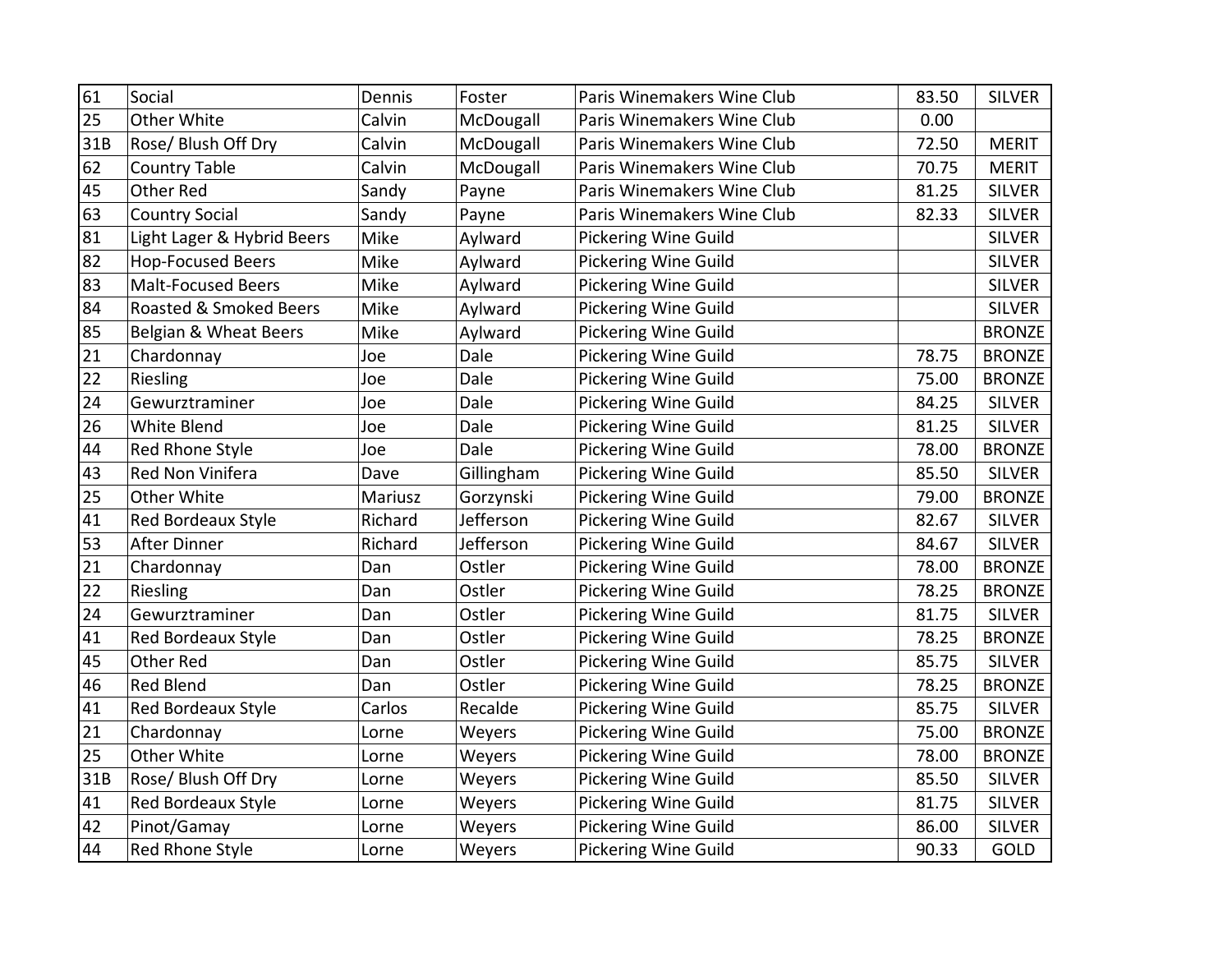| 45 | Other Red                 | Lorne   | Weyers         | <b>Pickering Wine Guild</b>    | 81.67 | <b>SILVER</b> |
|----|---------------------------|---------|----------------|--------------------------------|-------|---------------|
| 46 | <b>Red Blend</b>          | Lorne   | Weyers         | <b>Pickering Wine Guild</b>    | 83.00 | <b>SILVER</b> |
| 53 | <b>After Dinner</b>       | Lorne   | Weyers         | <b>Pickering Wine Guild</b>    | 76.25 | <b>BRONZE</b> |
| 63 | <b>Country Social</b>     | Lorne   | Weyers         | Pickering Wine Guild           | 68.25 |               |
| 21 | Chardonnay                | Phillip | Morris         | Press Agents Wine Club         | 72.25 | <b>MERIT</b>  |
| 22 | Riesling                  | Phillip | Morris         | Press Agents Wine Club         | 75.25 | <b>BRONZE</b> |
| 25 | <b>Other White</b>        | Phillip | Morris         | Press Agents Wine Club         | 77.25 | <b>BRONZE</b> |
| 41 | <b>Red Bordeaux Style</b> | Phillip | Morris         | Press Agents Wine Club         | 81.00 | <b>SILVER</b> |
| 44 | Red Rhone Style           | Phillip | Morris         | Press Agents Wine Club         | 82.00 | <b>SILVER</b> |
| 46 | Red Blend                 | Phillip | Morris         | Press Agents Wine Club         | 83.50 | <b>SILVER</b> |
| 22 | Riesling                  | Max     | Rutherford     | Press Agents Wine Club         | 80.75 | <b>SILVER</b> |
| 25 | Other White               | Max     | Rutherford     | Press Agents Wine Club         | 85.25 | <b>SILVER</b> |
| 25 | Other White               | John    | Surmachynski   | Press Agents Wine Club         | 81.33 | <b>SILVER</b> |
| 41 | Red Bordeaux Style        | John    | Surmachynski   | Press Agents Wine Club         | 82.00 | <b>SILVER</b> |
| 44 | Red Rhone Style           | John    | Surmachynski   | Press Agents Wine Club         | 83.00 | <b>SILVER</b> |
| 21 | Chardonnay                | Richard | Caruso         | Prince Edward County Wine Club | 75.00 | <b>BRONZE</b> |
| 45 | Other Red                 | Richard | Caruso         | Prince Edward County Wine Club | 77.50 | <b>BRONZE</b> |
| 46 | <b>Red Blend</b>          | Larry   | Cox            | Prince Edward County Wine Club | 80.00 | <b>SILVER</b> |
| 25 | Other White               | Doug    | Sloane         | Prince Edward County Wine Club | 75.50 | <b>BRONZE</b> |
| 26 | White Blend               | Doug    | Sloane         | Prince Edward County Wine Club | 80.00 | <b>SILVER</b> |
| 44 | Red Rhone Style           | Doug    | Sloane         | Prince Edward County Wine Club | 82.00 | <b>SILVER</b> |
| 45 | <b>Other Red</b>          | Doug    | Sloane         | Prince Edward County Wine Club | 80.75 | <b>SILVER</b> |
| 46 | <b>Red Blend</b>          | Doug    | Sloane         | Prince Edward County Wine Club | 76.50 | <b>BRONZE</b> |
| 53 | <b>After Dinner</b>       | Doug    | Sloane         | Prince Edward County Wine Club | 80.00 | <b>SILVER</b> |
| 62 | <b>Country Table</b>      | Doug    | Sloane         | Prince Edward County Wine Club | 81.25 | <b>SILVER</b> |
| 21 | Chardonnay                | Paul    | Wallace        | Prince Edward County Wine Club | 82.25 | <b>SILVER</b> |
| 23 | White Non Vinifera        | Paul    | Wallace        | Prince Edward County Wine Club | 67.25 |               |
| 25 | Other White               | Paul    | Wallace        | Prince Edward County Wine Club | 76.50 | <b>BRONZE</b> |
| 41 | Red Bordeaux Style        | Paul    | Wallace        | Prince Edward County Wine Club | 84.33 | <b>SILVER</b> |
| 44 | Red Rhone Style           | Paul    | Wallace        | Prince Edward County Wine Club | 85.33 | <b>SILVER</b> |
| 45 | <b>Other Red</b>          | Paul    | Wallace        | Prince Edward County Wine Club | 77.00 | <b>BRONZE</b> |
| 25 | Other White               | Keith   | <b>Bolton</b>  | <b>Scarborough Wine Makers</b> | 82.25 | <b>SILVER</b> |
| 24 | Gewurztraminer            | Don     | <b>Boucher</b> | <b>Scarborough Wine Makers</b> | 80.00 | <b>SILVER</b> |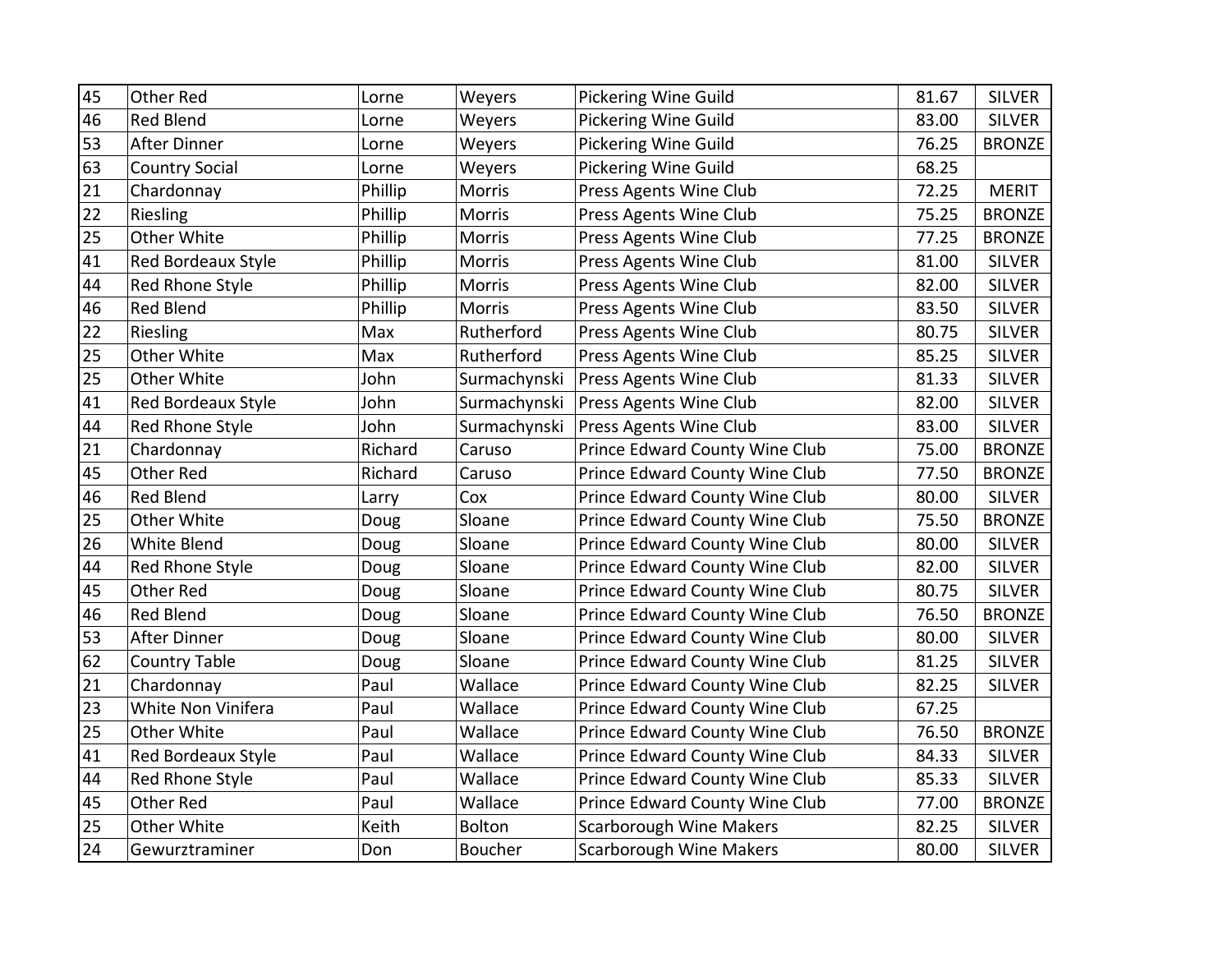| 26  | White Blend               | Don          | <b>Boucher</b> | <b>Scarborough Wine Makers</b> | 78.25 | <b>BRONZE</b> |
|-----|---------------------------|--------------|----------------|--------------------------------|-------|---------------|
| 41  | <b>Red Bordeaux Style</b> | Jim          | Howes          | <b>Scarborough Wine Makers</b> | 77.50 | <b>BRONZE</b> |
| 44  | Red Rhone Style           | Jim          | Howes          | <b>Scarborough Wine Makers</b> | 77.67 | <b>BRONZE</b> |
| 45  | Other Red                 | Jim          | Howes          | <b>Scarborough Wine Makers</b> | 83.25 | <b>SILVER</b> |
| 21  | Chardonnay                | <b>Steve</b> | <b>Skelly</b>  | <b>Scarborough Wine Makers</b> | 82.50 | <b>SILVER</b> |
| 22  | Riesling                  | Steve        | Skelly         | <b>Scarborough Wine Makers</b> | 89.50 | <b>GOLD</b>   |
| 23  | White Non Vinifera        | Steve        | Skelly         | <b>Scarborough Wine Makers</b> | 83.75 | <b>SILVER</b> |
| 24  | Gewurztraminer            | Steve        | Skelly         | <b>Scarborough Wine Makers</b> | 78.00 | <b>BRONZE</b> |
| 25  | Other White               | Steve        | Skelly         | <b>Scarborough Wine Makers</b> | 84.75 | <b>SILVER</b> |
| 26  | White Blend               | <b>Steve</b> | Skelly         | <b>Scarborough Wine Makers</b> | 82.67 | <b>SILVER</b> |
| 31A | Rose/ Blush Dry           | Steve        | Skelly         | Scarborough Wine Makers        | 81.75 | <b>SILVER</b> |
| 41  | Red Bordeaux Style        | Steve        | Skelly         | <b>Scarborough Wine Makers</b> | 81.50 | <b>SILVER</b> |
| 44  | Red Rhone Style           | Steve        | <b>Skelly</b>  | <b>Scarborough Wine Makers</b> | 80.25 | <b>SILVER</b> |
| 46  | <b>Red Blend</b>          | Steve        | Skelly         | <b>Scarborough Wine Makers</b> | 82.50 | <b>SILVER</b> |
| 51  | Dessert                   | Steve        | Skelly         | <b>Scarborough Wine Makers</b> | 85.00 | <b>SILVER</b> |
| 53  | After Dinner              | <b>Steve</b> | <b>Skelly</b>  | <b>Scarborough Wine Makers</b> | 88.00 | <b>SILVER</b> |
| 61  | Social                    | <b>Steve</b> | Skelly         | <b>Scarborough Wine Makers</b> | 85.67 | <b>SILVER</b> |
| 62  | <b>Country Table</b>      | <b>Steve</b> | Skelly         | <b>Scarborough Wine Makers</b> | 77.25 | <b>BRONZE</b> |
| 63  | <b>Country Social</b>     | Steve        | <b>Skelly</b>  | <b>Scarborough Wine Makers</b> | 90.00 | GOLD          |
| 25  | Other White               | Paul         | Williams       | <b>Scarborough Wine Makers</b> | 67.00 |               |
| 41  | Red Bordeaux Style        | Paul         | Williams       | <b>Scarborough Wine Makers</b> | 0.00  |               |
| 41  | Red Bordeaux Style        | Lorna        | Wong           | <b>Scarborough Wine Makers</b> | 78.75 | <b>BRONZE</b> |
| 45  | Other Red                 | Lorna        | Wong           | <b>Scarborough Wine Makers</b> | 73.67 | <b>MERIT</b>  |
| 46  | <b>Red Blend</b>          | Lorna        | Wong           | Scarborough Wine Makers        | 91.25 | GOLD          |
| 63  | <b>Country Social</b>     | Lorna        | Wong           | <b>Scarborough Wine Makers</b> | 83.50 | <b>SILVER</b> |
| 21  | Chardonnay                | Tamio        | Tateno         | South Coast Winemakers Guild   | 77.00 | <b>BRONZE</b> |
| 24  | Gewurztraminer            | Tamio        | Tateno         | South Coast Winemakers Guild   | 78.50 | <b>BRONZE</b> |
| 41  | Red Bordeaux Style        | Tamio        | Tateno         | South Coast Winemakers Guild   | 84.25 | <b>SILVER</b> |
| 42  | Pinot/Gamay               | Tamio        | Tateno         | South Coast Winemakers Guild   | 76.67 | <b>BRONZE</b> |
| 46  | <b>Red Blend</b>          | Tamio        | Tateno         | South Coast Winemakers Guild   | 81.00 | <b>SILVER</b> |
| 51  | <b>Dessert</b>            | Tamio        | Tateno         | South Coast Winemakers Guild   | 74.00 | <b>MERIT</b>  |
| 23  | White Non Vinifera        | Herb         | Taylor         | South Coast Winemakers Guild   | 86.75 | <b>SILVER</b> |
| 24  | Gewurztraminer            | Herb         | Taylor         | South Coast Winemakers Guild   | 75.75 | <b>BRONZE</b> |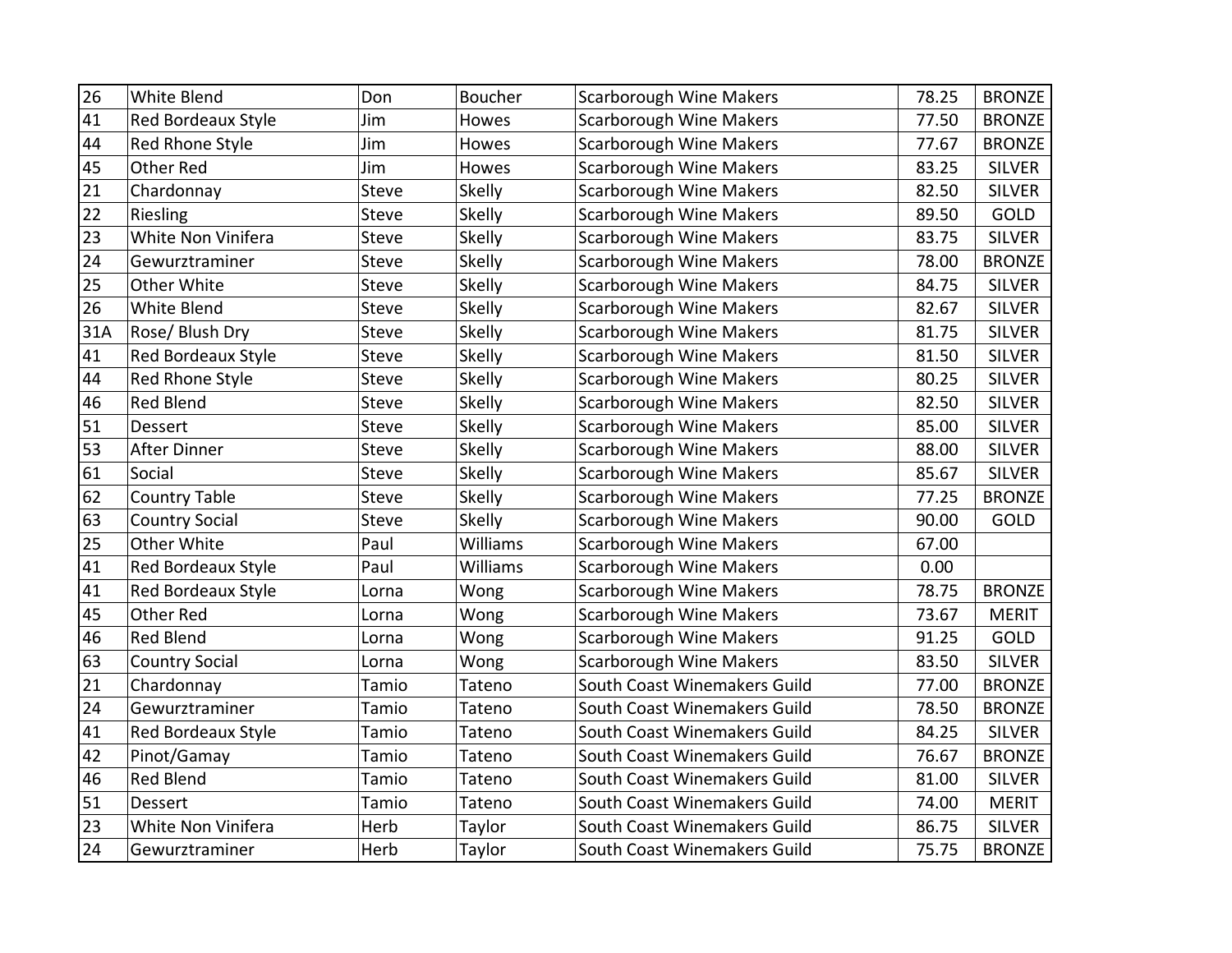| 43  | Red Non Vinifera             | Garry       | Turner   | South Coast Winemakers Guild      | 75.33 | <b>BRONZE</b> |
|-----|------------------------------|-------------|----------|-----------------------------------|-------|---------------|
| 22  | Riesling                     | Larry       | Witzel   | South Coast Winemakers Guild      | 0.00  |               |
| 41  | Red Bordeaux Style           | Larry       | Witzel   | South Coast Winemakers Guild      | 81.00 | <b>SILVER</b> |
| 41  | Red Bordeaux Style           | <b>Dick</b> | Beam     | St. Thomas Grapebusters Wine Club | 90.75 | GOLD          |
| 52  | Icewine Style                | <b>Dick</b> | Beam     | St. Thomas Grapebusters Wine Club | 85.50 | <b>SILVER</b> |
| 53  | <b>After Dinner</b>          | <b>Dick</b> | Beam     | St. Thomas Grapebusters Wine Club | 90.25 | <b>GOLD</b>   |
| 21  | Chardonnay                   | Gord        | Claridge | St. Thomas Grapebusters Wine Club | 70.75 | <b>MERIT</b>  |
| 25  | Other White                  | Gord        | Claridge | St. Thomas Grapebusters Wine Club | 80.50 | <b>SILVER</b> |
| 46  | <b>Red Blend</b>             | Gord        | Claridge | St. Thomas Grapebusters Wine Club | 0.00  |               |
| 53  | <b>After Dinner</b>          | Gord        | Claridge | St. Thomas Grapebusters Wine Club | 80.50 | <b>SILVER</b> |
| 64  | <b>Sparkling Wine</b>        | Gord        | Claridge | St. Thomas Grapebusters Wine Club | 83.50 | <b>SILVER</b> |
| 71  | Cider or Perry               | Gord        | Claridge | St. Thomas Grapebusters Wine Club | 76.00 | <b>BRONZE</b> |
| 22  | Riesling                     | Jack        | Gootjes  | St. Thomas Grapebusters Wine Club | 0.00  |               |
| 23  | White Non Vinifera           | Jack        | Gootjes  | St. Thomas Grapebusters Wine Club | 78.00 | <b>BRONZE</b> |
| 25  | Other White                  | Jack        | Gootjes  | St. Thomas Grapebusters Wine Club | 77.50 | <b>BRONZE</b> |
| 41  | Red Bordeaux Style           | Jack        | Gootjes  | St. Thomas Grapebusters Wine Club | 77.67 | <b>BRONZE</b> |
| 44  | Red Rhone Style              | Jack        | Gootjes  | St. Thomas Grapebusters Wine Club | 75.67 | <b>BRONZE</b> |
| 46  | <b>Red Blend</b>             | Jack        | Gootjes  | St. Thomas Grapebusters Wine Club | 82.75 | <b>SILVER</b> |
| 71  | Cider or Perry               | Jack        | Gootjes  | St. Thomas Grapebusters Wine Club | 92.00 | GOLD          |
| 22  | Riesling                     | Glen        | Graham   | St. Thomas Grapebusters Wine Club | 82.75 | <b>SILVER</b> |
| 23  | White Non Vinifera           | Glen        | Graham   | St. Thomas Grapebusters Wine Club | 75.50 | <b>BRONZE</b> |
| 24  | Gewurztraminer               | Glen        | Graham   | St. Thomas Grapebusters Wine Club | 79.50 | <b>SILVER</b> |
| 31A | Rose/ Blush Dry              | Glen        | Graham   | St. Thomas Grapebusters Wine Club | 90.67 | GOLD          |
| 42  | Pinot/Gamay                  | Glen        | Graham   | St. Thomas Grapebusters Wine Club | 87.50 | <b>SILVER</b> |
| 43  | Red Non Vinifera             | Glen        | Graham   | St. Thomas Grapebusters Wine Club | 75.75 | <b>BRONZE</b> |
| 44  | Red Rhone Style              | Glen        | Graham   | St. Thomas Grapebusters Wine Club | 75.75 | <b>BRONZE</b> |
| 45  | Other Red                    | Glen        | Graham   | St. Thomas Grapebusters Wine Club | 78.75 | <b>BRONZE</b> |
| 46  | Red Blend                    | Glen        | Graham   | St. Thomas Grapebusters Wine Club | 83.25 | <b>SILVER</b> |
| 51  | Dessert                      | Glen        | Graham   | St. Thomas Grapebusters Wine Club | 72.33 | <b>MERIT</b>  |
| 53  | <b>After Dinner</b>          | Glen        | Graham   | St. Thomas Grapebusters Wine Club | 88.25 | <b>SILVER</b> |
| 11  | Aperitif - Dry to Med Sherry | Jill        | Hindley  | St. Thomas Grapebusters Wine Club | 82.25 | <b>SILVER</b> |
| 42  | Pinot/Gamay                  | Keith       | Hindley  | St. Thomas Grapebusters Wine Club | 84.50 | <b>SILVER</b> |
| 43  | Red Non Vinifera             | Keith       | Hindley  | St. Thomas Grapebusters Wine Club | 74.50 | <b>BRONZE</b> |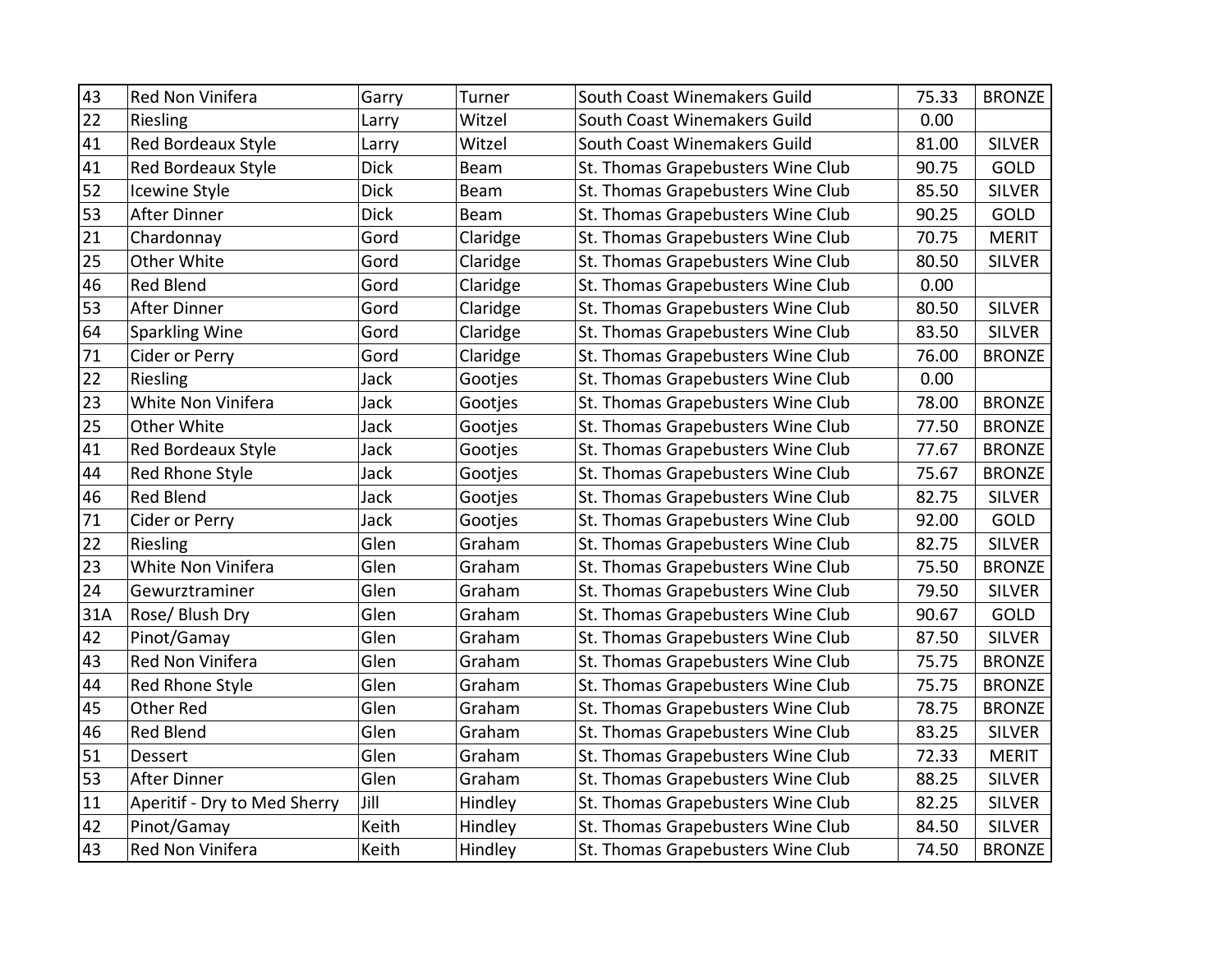| 25  | Other White                  | Emile | Thibault | St. Thomas Grapebusters Wine Club | 90.50 | GOLD          |
|-----|------------------------------|-------|----------|-----------------------------------|-------|---------------|
| 31A | Rose/ Blush Dry              | Emile | Thibault | St. Thomas Grapebusters Wine Club | 77.67 | <b>BRONZE</b> |
| 41  | <b>Red Bordeaux Style</b>    | Emile | Thibault | St. Thomas Grapebusters Wine Club | 82.25 | <b>SILVER</b> |
| 51  | Dessert                      | Emile | Thibault | St. Thomas Grapebusters Wine Club | 81.00 | <b>SILVER</b> |
| 53  | <b>After Dinner</b>          | Emile | Thibault | St. Thomas Grapebusters Wine Club | 84.25 | <b>SILVER</b> |
| 62  | <b>Country Table</b>         | Emile | Thibault | St. Thomas Grapebusters Wine Club | 83.25 | <b>SILVER</b> |
| 11  | Aperitif - Dry to Med Sherry | Bill  | Thornton | St. Thomas Grapebusters Wine Club | 88.00 | <b>SILVER</b> |
| 12  | Aperitif - Non-Sherry        | Bill  | Thornton | St. Thomas Grapebusters Wine Club | 84.00 | <b>SILVER</b> |
| 21  | Chardonnay                   | Bill  | Thornton | St. Thomas Grapebusters Wine Club | 78.50 | <b>BRONZE</b> |
| 22  | Riesling                     | Bill  | Thornton | St. Thomas Grapebusters Wine Club | 84.75 | <b>SILVER</b> |
| 23  | White Non Vinifera           | Bill  | Thornton | St. Thomas Grapebusters Wine Club | 86.75 | <b>SILVER</b> |
| 24  | Gewurztraminer               | Bill  | Thornton | St. Thomas Grapebusters Wine Club | 81.67 | <b>SILVER</b> |
| 25  | Other White                  | Bill  | Thornton | St. Thomas Grapebusters Wine Club | 84.75 | <b>SILVER</b> |
| 26  | White Blend                  | Bill  | Thornton | St. Thomas Grapebusters Wine Club | 89.67 | GOLD          |
| 31A | Rose/ Blush Dry              | Bill  | Thornton | St. Thomas Grapebusters Wine Club | 90.50 | GOLD          |
| 41  | Red Bordeaux Style           | Bill  | Thornton | St. Thomas Grapebusters Wine Club | 84.75 | <b>SILVER</b> |
| 42  | Pinot/Gamay                  | Bill  | Thornton | St. Thomas Grapebusters Wine Club | 76.50 | <b>BRONZE</b> |
| 43  | Red Non Vinifera             | Bill  | Thornton | St. Thomas Grapebusters Wine Club | 83.50 | <b>SILVER</b> |
| 44  | Red Rhone Style              | Bill  | Thornton | St. Thomas Grapebusters Wine Club | 81.00 | <b>SILVER</b> |
| 45  | Other Red                    | Bill  | Thornton | St. Thomas Grapebusters Wine Club | 76.25 | <b>BRONZE</b> |
| 46  | <b>Red Blend</b>             | Bill  | Thornton | St. Thomas Grapebusters Wine Club | 80.00 | <b>SILVER</b> |
| 51  | <b>Dessert</b>               | Bill  | Thornton | St. Thomas Grapebusters Wine Club | 90.00 | GOLD          |
| 52  | Icewine Style                | Bill  | Thornton | St. Thomas Grapebusters Wine Club | 80.67 | <b>SILVER</b> |
| 53  | <b>After Dinner</b>          | Bill  | Thornton | St. Thomas Grapebusters Wine Club | 84.75 | <b>SILVER</b> |
| 61  | Social                       | Bill  | Thornton | St. Thomas Grapebusters Wine Club | 82.33 | <b>SILVER</b> |
| 62  | <b>Country Table</b>         | Bill  | Thornton | St. Thomas Grapebusters Wine Club | 84.00 | <b>SILVER</b> |
| 63  | <b>Country Social</b>        | Bill  | Thornton | St. Thomas Grapebusters Wine Club | 85.00 | <b>SILVER</b> |
| 64  | <b>Sparkling Wine</b>        | Bill  | Thornton | St. Thomas Grapebusters Wine Club | 90.25 | GOLD          |
| 71  | Cider or Perry               | Bill  | Thornton | St. Thomas Grapebusters Wine Club | 84.00 | <b>SILVER</b> |
| 81  | Light Lager & Hybrid Beers   | Bill  | Thornton | St. Thomas Grapebusters Wine Club |       | <b>SILVER</b> |
| 82  | <b>Hop-Focused Beers</b>     | Bill  | Thornton | St. Thomas Grapebusters Wine Club |       | <b>BRONZE</b> |
| 83  | <b>Malt-Focused Beers</b>    | Bill  | Thornton | St. Thomas Grapebusters Wine Club |       | <b>BRONZE</b> |
| 84  | Roasted & Smoked Beers       | Bill  | Thornton | St. Thomas Grapebusters Wine Club |       | <b>SILVER</b> |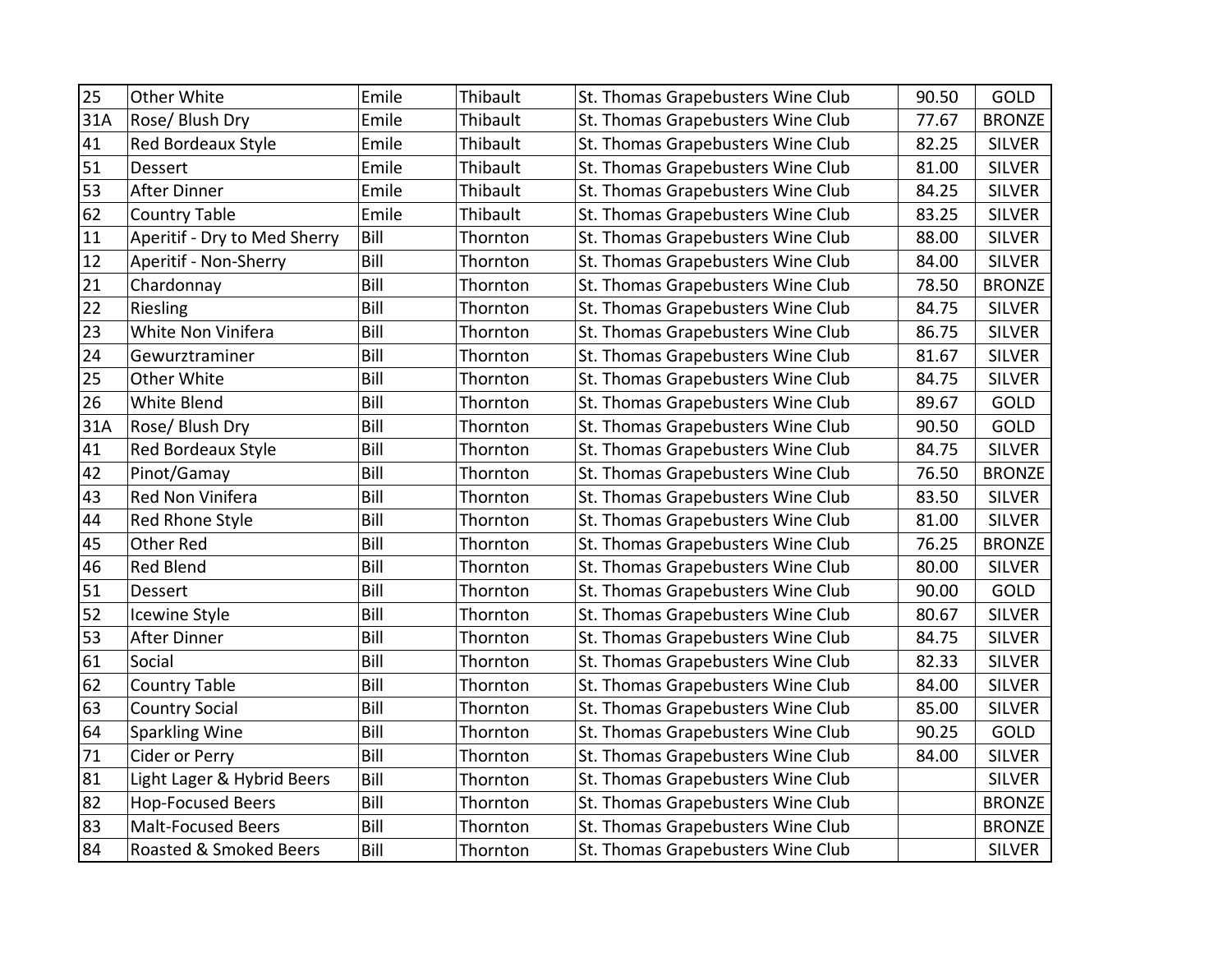| 85              | Belgian & Wheat Beers        | Bill    | Thornton       | St. Thomas Grapebusters Wine Club |       | <b>SILVER</b> |
|-----------------|------------------------------|---------|----------------|-----------------------------------|-------|---------------|
| 63              | <b>Country Social</b>        | Ken     | Vojin          | St. Thomas Grapebusters Wine Club | 78.50 | <b>BRONZE</b> |
| 23              | White Non Vinifera           | Jim     | Webster        | St. Thomas Grapebusters Wine Club | 74.75 | <b>BRONZE</b> |
| 26              | White Blend                  | Jim     | Webster        | St. Thomas Grapebusters Wine Club | 77.67 | <b>BRONZE</b> |
| 31A             | Rose/ Blush Dry              | Jim     | Webster        | St. Thomas Grapebusters Wine Club | 76.00 | <b>BRONZE</b> |
| 53              | After Dinner                 | Jim     | Webster        | St. Thomas Grapebusters Wine Club | 85.00 | <b>SILVER</b> |
| 62              | <b>Country Table</b>         | Jim     | Webster        | St. Thomas Grapebusters Wine Club | 72.00 | <b>MERIT</b>  |
| 45              | <b>Other Red</b>             | Stan    | Wrobel         | St. Thomas Grapebusters Wine Club | 83.25 | <b>SILVER</b> |
| 61              | Social                       | Stan    | Wrobel         | St. Thomas Grapebusters Wine Club | 71.75 | <b>MERIT</b>  |
| 11              | Aperitif - Dry to Med Sherry | Dave    | <b>Beattie</b> | The Cambridge Club                | 90.50 | GOLD          |
| 22              | Riesling                     | Dave    | <b>Beattie</b> | The Cambridge Club                | 82.25 | <b>SILVER</b> |
| 24              | Gewurztraminer               | Dave    | <b>Beattie</b> | The Cambridge Club                | 78.33 | <b>BRONZE</b> |
| 26              | <b>White Blend</b>           | Dave    | <b>Beattie</b> | The Cambridge Club                | 79.00 | <b>BRONZE</b> |
| 41              | Red Bordeaux Style           | Dave    | <b>Beattie</b> | The Cambridge Club                | 84.67 | <b>SILVER</b> |
| 44              | Red Rhone Style              | Dave    | <b>Beattie</b> | The Cambridge Club                | 78.25 | <b>BRONZE</b> |
| 45              | <b>Other Red</b>             | Dave    | <b>Beattie</b> | The Cambridge Club                | 81.75 | <b>SILVER</b> |
| 46              | Red Blend                    | Dave    | <b>Beattie</b> | The Cambridge Club                | 84.00 | <b>SILVER</b> |
| 25              | Other White                  | Dave    | Cox            | The Cambridge Club                | 74.75 | <b>BRONZE</b> |
| 42              | Pinot/Gamay                  | Dave    | Cox            | The Cambridge Club                | 77.00 | <b>BRONZE</b> |
| 31A             | Rose/ Blush Dry              | Peter   | Ferguson       | The Cambridge Club                | 75.33 | <b>BRONZE</b> |
| 64              | <b>Sparkling Wine</b>        | Peter   | Ferguson       | The Cambridge Club                | 0.00  |               |
| 21              | Chardonnay                   | Morley  | Mellen         | The Cambridge Club                | 0.00  |               |
| 53              | <b>After Dinner</b>          | Morley  | Mellen         | The Cambridge Club                | 79.00 | <b>BRONZE</b> |
| 23              | White Non Vinifera           | Ruthann | Moore          | The Cambridge Club                | 76.00 | <b>BRONZE</b> |
| 21              | Chardonnay                   | Dave    | <b>Brown</b>   | The Corkscrew Society             | 89.25 | <b>SILVER</b> |
| 22              | Riesling                     | Dave    | <b>Brown</b>   | The Corkscrew Society             | 86.25 | <b>SILVER</b> |
| 24              | Gewurztraminer               | Dave    | <b>Brown</b>   | The Corkscrew Society             | 82.00 | <b>SILVER</b> |
| 25              | Other White                  | Dave    | <b>Brown</b>   | The Corkscrew Society             | 90.25 | GOLD          |
| 26              | White Blend                  | Dave    | <b>Brown</b>   | The Corkscrew Society             | 82.75 | <b>SILVER</b> |
| 31 <sub>b</sub> | Rose/ Blush Off Dry          | Dave    | <b>Brown</b>   | The Corkscrew Society             | 81.00 | <b>SILVER</b> |
| 61              | Social                       | Dave    | <b>Brown</b>   | The Corkscrew Society             | 85.00 | <b>SILVER</b> |
| 24              | Gewurztraminer               | Gary    | Frankow        | The Corkscrew Society             | 83.50 | <b>SILVER</b> |
| 25              | Other White                  | Gary    | Frankow        | The Corkscrew Society             | 82.50 | <b>SILVER</b> |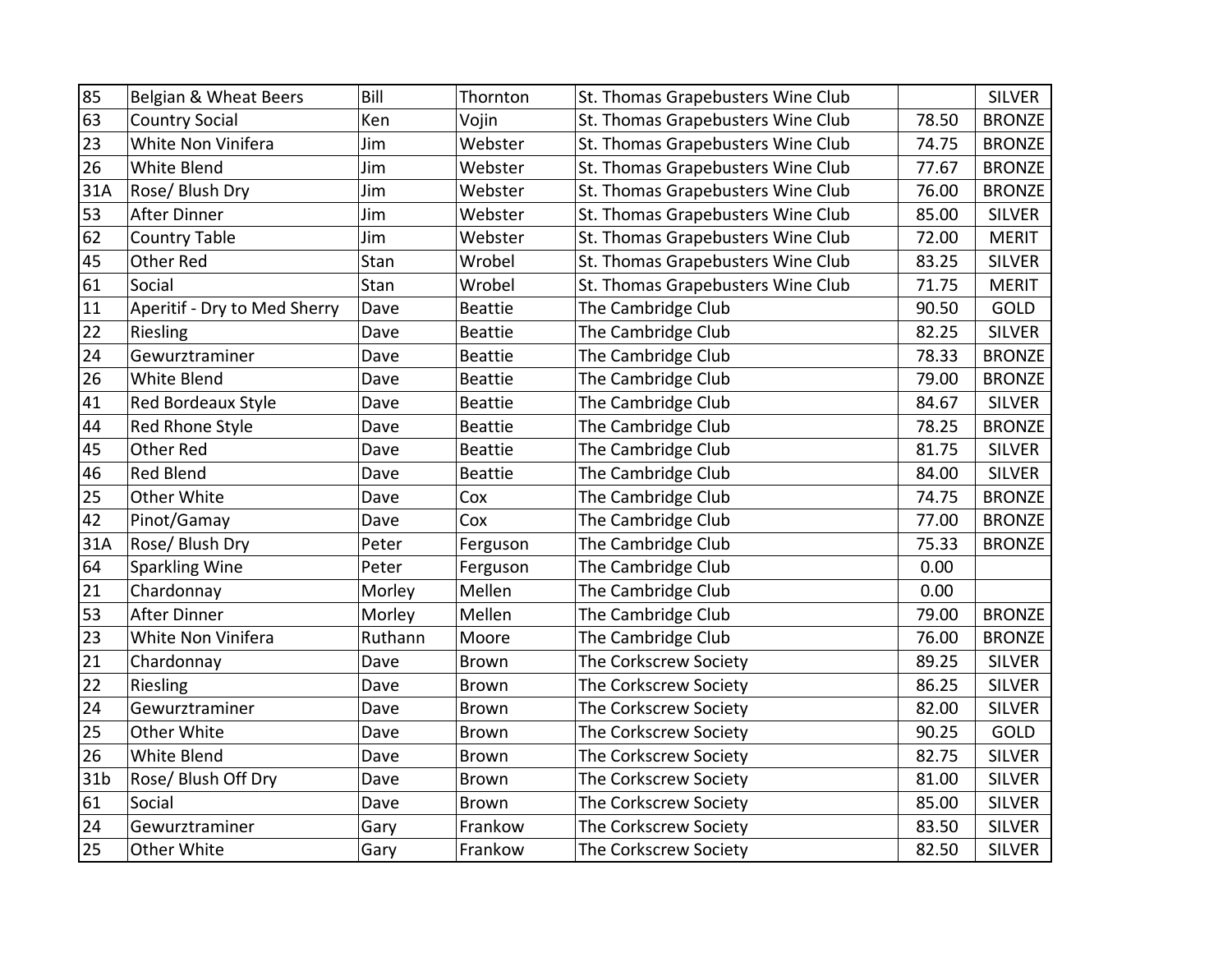| 26              | White Blend                  | Gary        | Frankow    | The Corkscrew Society      | 77.50 | <b>BRONZE</b> |
|-----------------|------------------------------|-------------|------------|----------------------------|-------|---------------|
| 64              | Sparkling Wine               | Gary        | Frankow    | The Corkscrew Society      | 88.00 | <b>SILVER</b> |
| 22              | Riesling                     | Dan         | Montgomery | The Corkscrew Society      | 84.00 | <b>SILVER</b> |
| 41              | Red Bordeaux Style           | Dan         | Montgomery | The Corkscrew Society      | 82.25 | <b>SILVER</b> |
| 42              | Pinot/Gamay                  | Dan         | Montgomery | The Corkscrew Society      | 90.25 | GOLD          |
| 44              | Red Rhone Style              | Dan         | Montgomery | The Corkscrew Society      | 88.00 | <b>SILVER</b> |
| 11              | Aperitif - Dry to Med Sherry | Patti       | Polfuss    | The Corkscrew Society      | 77.00 | <b>BRONZE</b> |
| 26              | White Blend                  | Patti       | Polfuss    | The Corkscrew Society      | 82.25 | <b>SILVER</b> |
| 31 <sub>b</sub> | Rose/ Blush Off Dry          | Patti       | Polfuss    | The Corkscrew Society      | 81.50 | <b>SILVER</b> |
| 41              | Red Bordeaux Style           | Patti       | Polfuss    | The Corkscrew Society      | 87.67 | <b>SILVER</b> |
| 44              | Red Rhone Style              | Patti       | Polfuss    | The Corkscrew Society      | 83.00 | <b>SILVER</b> |
| 45              | Other Red                    | Patti       | Polfuss    | The Corkscrew Society      | 85.50 | <b>SILVER</b> |
| 51              | <b>Dessert</b>               | Patti       | Polfuss    | The Corkscrew Society      | 87.33 | <b>SILVER</b> |
| 63              | <b>Country Social</b>        | Patti       | Polfuss    | The Corkscrew Society      | 90.00 | <b>GOLD</b>   |
| 71              | Cider or Perry               | Patti       | Polfuss    | The Corkscrew Society      | 73.00 | <b>MERIT</b>  |
| 25              | Other White                  | Jean-Pierre | Schoch     | The Corkscrew Society      | 84.75 | <b>SILVER</b> |
| 21              | Chardonnay                   | <b>Bob</b>  | Stalder    | The Corkscrew Society      | 84.50 | <b>SILVER</b> |
| 41              | Red Bordeaux Style           | Bob         | Stalder    | The Corkscrew Society      | 77.50 | <b>BRONZE</b> |
| 64              | <b>Sparkling Wine</b>        | Bob         | Stalder    | The Corkscrew Society      | 88.00 | <b>SILVER</b> |
| 21              | Chardonnay                   | Clive       | Woolner    | The Corkscrew Society      | 0.00  |               |
| 23              | White Non Vinifera           | Clive       | Woolner    | The Corkscrew Society      | 87.50 | <b>SILVER</b> |
| 26              | <b>White Blend</b>           | Clive       | Woolner    | The Corkscrew Society      | 84.75 | <b>SILVER</b> |
| 31a             | Rose/ Blush Dry              | Clive       | Woolner    | The Corkscrew Society      | 85.25 | <b>SILVER</b> |
| 41              | Red Bordeaux Style           | Clive       | Woolner    | The Corkscrew Society      | 83.33 | <b>SILVER</b> |
| 42              | Pinot/Gamay                  | Clive       | Woolner    | The Corkscrew Society      | 88.50 | <b>SILVER</b> |
| 46              | <b>Red Blend</b>             | Clive       | Woolner    | The Corkscrew Society      | 85.25 | <b>SILVER</b> |
| 64              | Sparkling Wine               | Clive       | Woolner    | The Corkscrew Society      | 84.50 | <b>SILVER</b> |
| 41              | Red Bordeaux Style           | <b>Rick</b> | Caldarone  | Vinbon Wine Club           | 0.00  |               |
| 42              | Pinot/Gamay                  | Angelo      | Locilento  | Vinbon Wine Club           | 82.75 | <b>SILVER</b> |
| 41              | <b>Red Bordeaux Style</b>    | Angelo      | Locilento  | Vinbon Wine Club           | 74.50 | <b>BRONZE</b> |
| 61              | Social                       | Marco       | Locilento  | Vinbon Wine Club           | 81.75 | <b>SILVER</b> |
| 21              | Chardonnay                   | Philip      | Locilento  | Vinbon Wine Club           | 84.75 | <b>SILVER</b> |
| 24              | Gewurztraminer               | Jim         | Casey      | Wentworth West Zymologists | 84.00 | <b>SILVER</b> |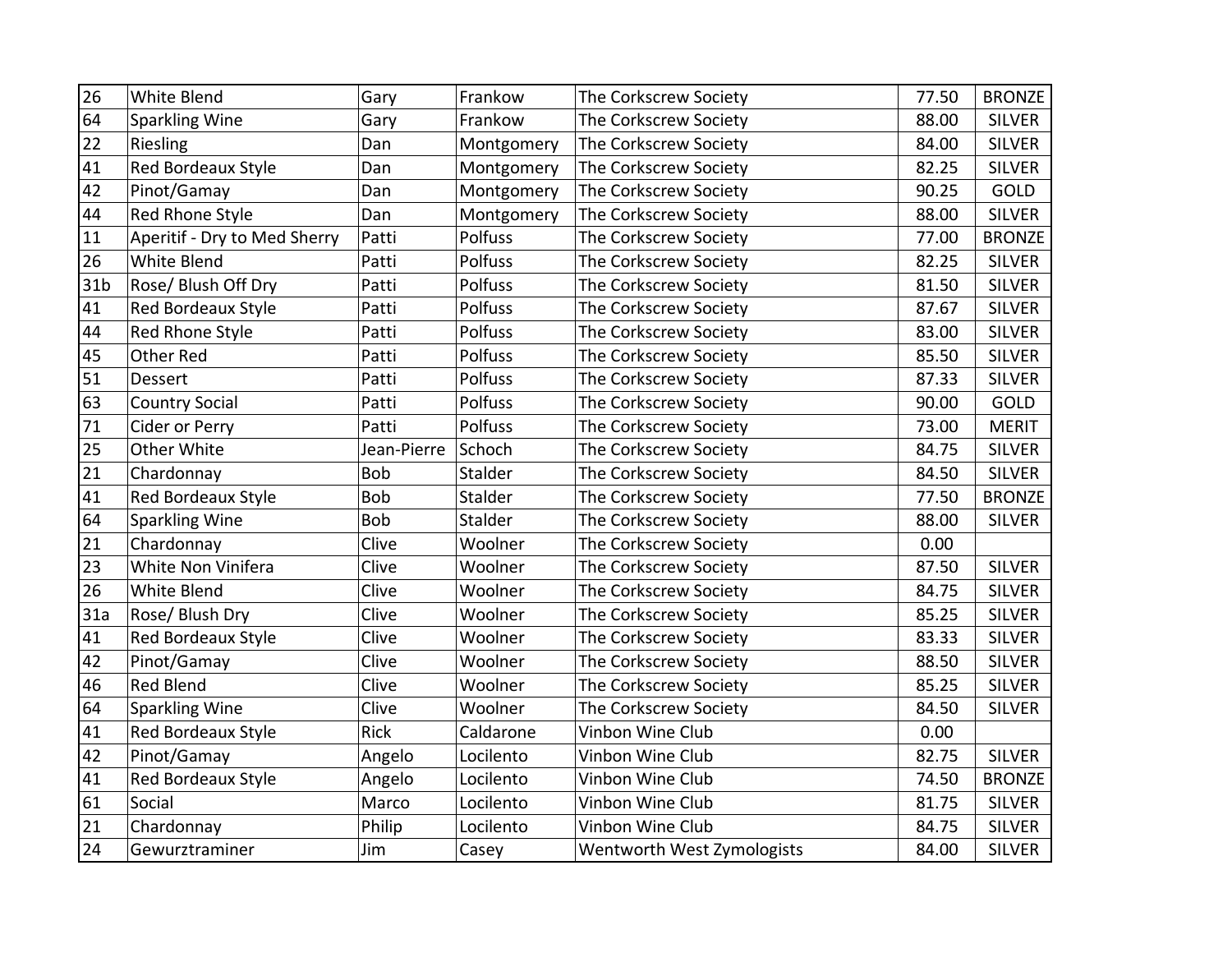| 26  | White Blend               | <b>Nick</b>  | Petruzzella | Wentworth West Zymologists   | 76.67 | <b>BRONZE</b> |
|-----|---------------------------|--------------|-------------|------------------------------|-------|---------------|
| 41  | <b>Red Bordeaux Style</b> | <b>Nick</b>  | Petruzzella | Wentworth West Zymologists   | 81.25 | <b>SILVER</b> |
| 45  | <b>Other Red</b>          | <b>Nick</b>  | Petruzzella | Wentworth West Zymologists   | 87.33 | <b>SILVER</b> |
| 22  | Riesling                  | Steve        | Kampers     | <b>West Toronto Vintners</b> | 91.25 | GOLD          |
| 23  | White Non Vinifera        | <b>Steve</b> | Kampers     | <b>West Toronto Vintners</b> | 82.25 | <b>SILVER</b> |
| 24  | Gewurztraminer            | <b>Steve</b> | Kampers     | <b>West Toronto Vintners</b> | 85.67 | <b>SILVER</b> |
| 26  | <b>White Blend</b>        | Steve        | Kampers     | <b>West Toronto Vintners</b> | 90.00 | GOLD          |
| 31A | Rose/ Blush Dry           | <b>Steve</b> | Kampers     | <b>West Toronto Vintners</b> | 88.00 | <b>SILVER</b> |
| 41  | Red Bordeaux Style        | <b>Steve</b> | Kampers     | <b>West Toronto Vintners</b> | 86.75 | <b>SILVER</b> |
| 45  | <b>Other Red</b>          | Steve        | Kampers     | <b>West Toronto Vintners</b> | 82.50 | <b>SILVER</b> |
| 51  | <b>Dessert</b>            | Steve        | Kampers     | <b>West Toronto Vintners</b> | 90.00 | GOLD          |
| 52  | Icewine Style             | <b>Steve</b> | Kampers     | <b>West Toronto Vintners</b> | 93.00 | GOLD          |
| 61  | Social                    | <b>Steve</b> | Kampers     | <b>West Toronto Vintners</b> | 77.25 | <b>BRONZE</b> |
| 21  | Chardonnay                | Tom          | Ostler      | <b>West Toronto Vintners</b> | 76.75 | <b>BRONZE</b> |
| 41  | Red Bordeaux Style        | Tom          | Ostler      | <b>West Toronto Vintners</b> | 78.00 | <b>BRONZE</b> |
| 42  | Pinot/Gamay               | Tom          | Ostler      | <b>West Toronto Vintners</b> | 78.00 | <b>BRONZE</b> |
| 22  | Riesling                  | Greg         | Paget       | <b>West Toronto Vintners</b> | 80.25 | <b>SILVER</b> |
| 41  | Red Bordeaux Style        | Greg         | Paget       | <b>West Toronto Vintners</b> | 80.33 | <b>SILVER</b> |
| 42  | Pinot/Gamay               | Greg         | Paget       | <b>West Toronto Vintners</b> | 84.00 | <b>SILVER</b> |
| 21  | Chardonnay                | John         | Peters      | <b>West Toronto Vintners</b> | 77.25 | <b>BRONZE</b> |
| 41  | Red Bordeaux Style        | John         | Peters      | <b>West Toronto Vintners</b> | 86.00 | <b>SILVER</b> |
| 42  | Pinot/Gamay               | John         | Peters      | <b>West Toronto Vintners</b> | 86.50 | <b>SILVER</b> |
| 23  | White Non Vinifera        | <b>Brant</b> | Allain      | Winemasters                  | 79.75 | <b>SILVER</b> |
| 41  | Red Bordeaux Style        | <b>Brant</b> | Allain      | Winemasters                  | 82.75 | <b>SILVER</b> |
| 71  | Cider or Perry            | <b>Brant</b> | Allain      | Winemasters                  | 0.00  |               |
| 26  | <b>White Blend</b>        | <b>Bert</b>  | Fenner      | Winemasters                  | 75.00 | <b>BRONZE</b> |
| 41  | Red Bordeaux Style        | <b>Bert</b>  | Fenner      | Winemasters                  | 83.00 | <b>SILVER</b> |
| 41  | <b>Red Bordeaux Style</b> | Ron          | Gardnier    | Winemasters                  | 79.50 | <b>SILVER</b> |
| 52  | Icewine Style             | Don          | McLeod      | Winemasters                  | 78.67 | <b>BRONZE</b> |
| 64  | <b>Sparkling Wine</b>     | Dave         | Powell      | Winemasters                  | 81.25 | <b>SILVER</b> |
| 23  | White Non Vinifera        | Tim          | White       | Winemasters                  | 82.25 | <b>SILVER</b> |
| 24  | Gewurztraminer            | Tim          | White       | Winemasters                  | 78.33 | <b>BRONZE</b> |
| 25  | Other White               | Tim          | White       | Winemasters                  | 75.33 | <b>BRONZE</b> |